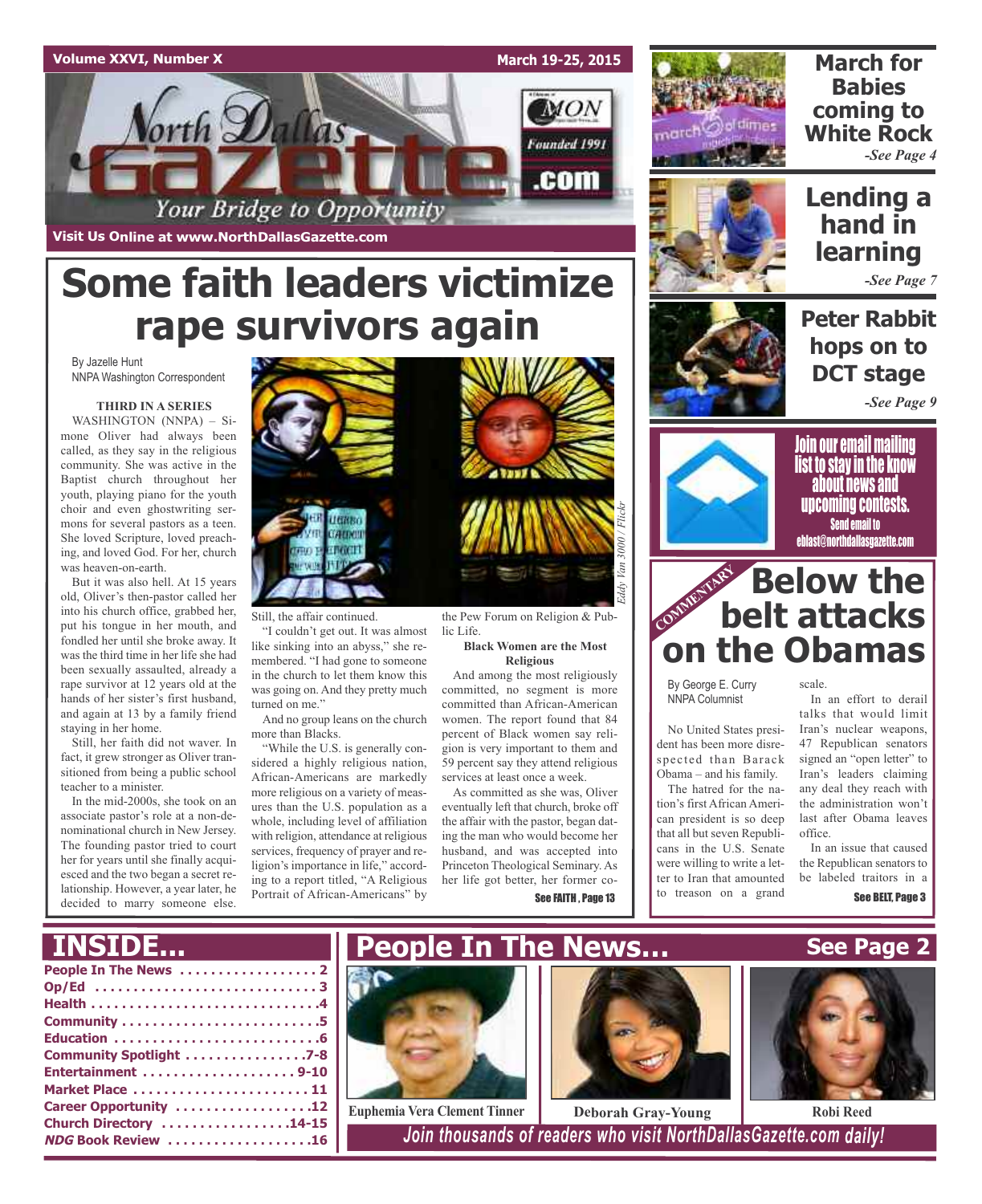## **People in the News www.NorthDallasGazette.com**

## **Euphemia Vera Clement Tinner**

Euphemia Vera Clement Tinner was born on July 31, 1930 in Paris, Texas, County of Lamar, to Solomon and Helen Gulley Clement. She graduated from Gibbons High School in Paris, Texas, and on June 8, 1948, married the love of her life, Eugene Henry Tinner. Through their union, six beautiful children were born, four girls and two boys.

Phemia (as she was called) and Eugene moved to Hamilton Park, Texas in



1955 and were one of the founding pillars of First Baptist Church of Hamilton Park, with the late pastor, Jessie Lee and late First Lady, Annie Pearl Foster. She served on the Usher Board and enjoyed garden-

ing, cooking, playing cards, playing bingo, and raising her children (along with most of the neighborhood children).

Phemia, a contemporary super woman, kept her cover girl beauty throughout her life and she prepared delectable meals from scratch; and she kept a "white glove test" home until death. After sharing just a few minutes with Phemia, it was a sure bet that you would love her forever; she always greeted you with a smile.

According to a family friend, Sis. Shirley Tarpley, Phemia's favorite hymn

was "Walk with me Lord," a song that has strengthen many of the years speaking to the faithfulness of God to be with us, no matter what.

Her favorite Bible verse is one of the most beloved verses written by the Apostle Paul Philippians 4:13 as he was sitting in a prison cell, but able to proclaim, "I can do all things through Christ which strengtheneth me."

She leaves to cherish her memory and continue her legacy, her husband, Eugene; four daughters, Beverly Tinner, Renee Tinner Allen (Lincoln Allen), Rebecca Tinner, Regina Tinner Green (Lawrence Green); two sons, Reginald Tinner (Iris Tinner), Wilford "Deak" Tinner (Peggy Tinner); six grandchildren, Naarah Allen, Ebony Miller (Brandon Taylor), Joshua Tinner, Jacob Tinner, Jared Tinner, Joseph Tinner; two great grandchildren, Joshua Aaron Tinner, II, Kaylana Marie Tinner; a sister, Frankie Mae Clement Mc-Fadden (Skip McFadden); Sister-in-Law, Margaret Burton Clement, a goddaughter Sheila Tarpley Lott (William "Bill" Lott) a best friend, Shirley Demus Tarpley "Sister Tarpley", and a host of nieces,

nephews, extended family and close friends.

Euphemia was preceded in death by her parents, Solomon and Helen Gully Clement, her brother, Nathan Charles "NC" Clement, and her niece, JoAnn Solomon.

The wake for Phemia is Friday, March 20th from 6 p.m. to 8 p.m. at First Baptist Church of Hamilton Park, 300 E. Phillips Street, Richardson, Texas (Northeast corner of Greenville Avenue and Phillips Street). The Homegoing Celebration will be on Saturday, March 21st at 10 a.m. at the same location.

## **Deborah Gray-Young**

Chicago, IL (Black-News.com) -- The life experiences of Deborah Gray-Young placed her into a very unique position to be able to offer women of color an in-depth insight into navigating through and around the roadblocks erected by society.

It is no secret that women have always had to fight for an equal place in the workplace, but women of color have to also surmount the stereotypes imposed by the mainstream corporate world.

This is what prompted



Deborah to write *You 3.0 - A Guide to Overcoming Roadblocks for Professional Women of Color*. She says it is time to effectively deal with being frequently ignored, seldom taken seriously and often stifled by low expectations. Women of color no longer need to feel they must acquiesce to sitting on the sidelines of professional success. Her new book provides a genuine feeling of empowerment.

Women of color continue to face challenges with being taken seriously. While it is true that some are making strides in the right direction, others are feeling the frustration and disappointed of not being treated fairly and not being rewarded and advanced on merit. The result is women of color are leaving corporate America in droves

every single year. This translates into not being represented by the corporations that develop and deliver products and services into their communities. Each chapter of *YOU 3.0* concludes with questions and exercises designed to help the reader work through the roadblocks they may be facing and begin to build a strategy and a plan of action.

During a recent interview, Deborah made these comments: "*YOU 3.0* is you in your prime. The *'YOU 3.0'* approach is a set of tools that helps you recognize, acknowledge and better understand who you are and

how others see you. It was a pleasure assembling this book for you. It is my hope that you will find it inspiring, thought provoking but most of all, useful."

"My path began studying journalism and ending up in advertising. I started at the beginning – as a receptionist for a magazine- not the middle as a manager and certainly not at the top as the daughter of an influencer. I worked my way up.

"I've been sized up every way you can think of, sat in a corner and ignored, passed over and intellectually dismissed. But in the famous words of Maya Angelou 'and still I rise'," according to Gray-Young.

Deborah Gray-Young is a Vice President, Media Director, at a Chicago-based advertising agency and a Certified Personal and Executive Coach.

Deborah is the 2013 recipient of the MAAX Advertising Executive of the Year Award, and serves as the vice-chair of the external advisory council for Nielsen, the leading global research company.

*You 3.0 - A Guide to Overcoming Roadblocks for Professional Women of Color* is available on Amazon.com as both an ebook and a paperback.

## **Robi Reed**

LOS ANGELES - The 8th Annual Toast to Urban Entertainment Executives Honoring Women returns with a new round of incredible women making strides in the urban entertainment and media atmosphere. This event acknowledges the contributions made to Urban Entertainment by outstanding industry executives in television, film, news, multimedia, music, and more in honor of Women's History Month. Lynn Allen Jeter & Associates, partnered with sponsors Urban Network Digital, Amalgamation Magazine, Wilson & Associates, and Bleu Magazine, will honor six women on March



#### 25 at H.O.M.E in Beverly Hills.

This year, the 8th Annual Toast to Urban Entertainment Executives Honoring Women will celebrate CEO of multi-media entertainment company Monami Entertainment, TV Producer of VH1's "Love & Hip Hop" Mona Scott-Young, Creator

and Owner of entertainment blog TheJasmineBrand.com Jasmine Brand, BET Vice President of Talent Casting Robi Reed, Associate Director of ASCAP Mir Harris, Founder of ICON MANN Tamara Houston, and Founder of Black Don't Crack Debra Hubbard.

News anchor and radio personality Josefa Salinas will be the MC of the Toast and there will be live performances by Independent artists. The show will feature Grammy Nominated songwriter Vincent Berry, X Factor's Ashly Williams, R&B artist Emma Rena, Poet Jasmine Williams, and more.

In the past, the Toast to Urban Entertainment Executives have honored incredible women such as Casting Director Twinkie Byrd, CEO of Norwood & Norwood and Talent Manager of Brandy and Ray J Sonja Norwood, Vice President of Publicity at Interscope Geffen A&M Records Yvette Gayle and WNBA Champion Pamela McGee.

After 25 years of running her own company, Robi Reed Entertainment, Reed joined the executive ranks at Black Entertainment Television (BET). She now heads BET's Talent and Casting for Original Programming where she oversees all scripted and nonscripted shows, like The Game, Being Mary Jane and Real Husbands of Hollywood.

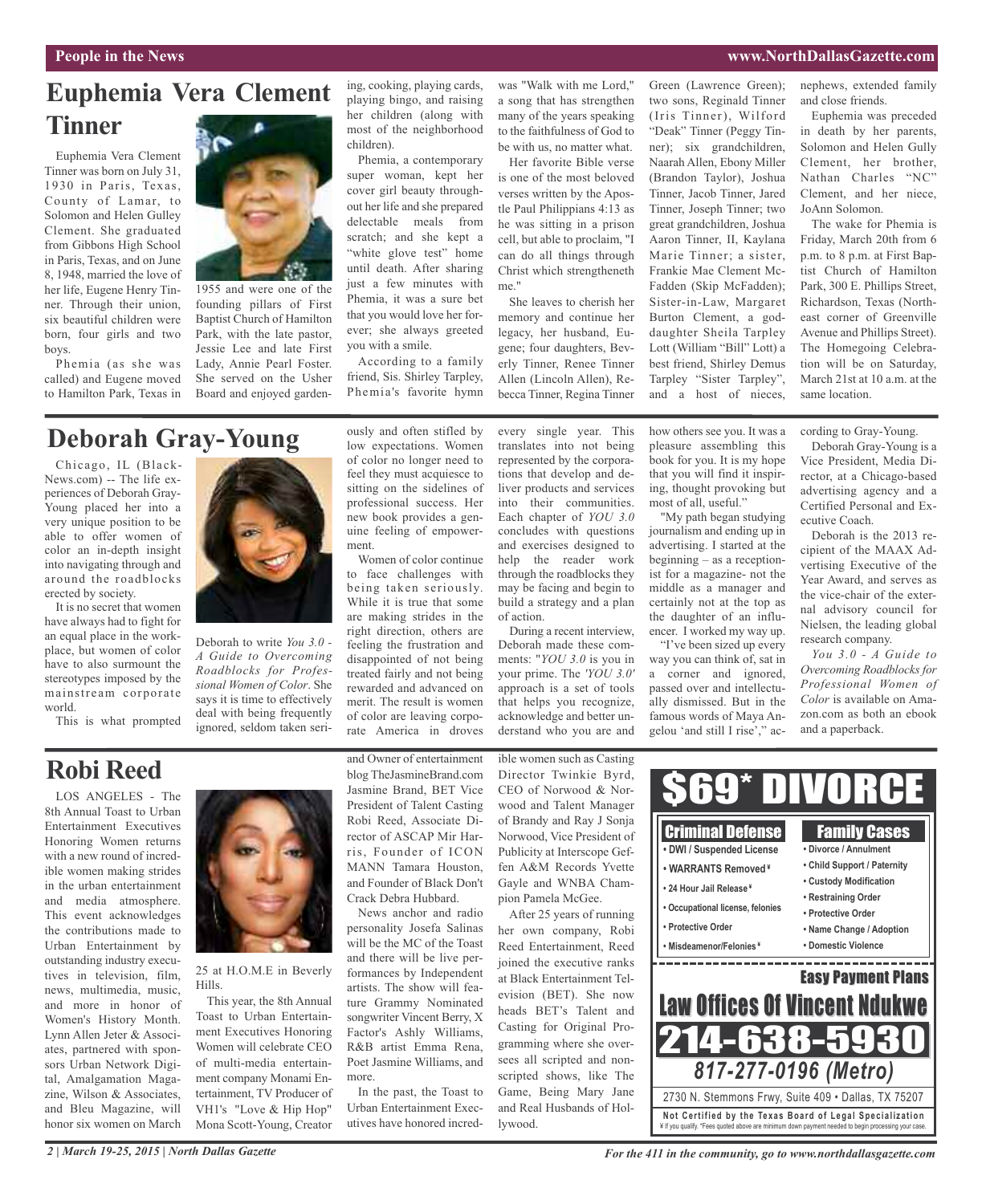### **www.NorthDallasGazette.com Op-Ed**



*unsolicited material and reserves the right to edit and make appropriate revisions.*

*"Do what you say you are going to do ... when you say you are going to do it."*

**Publisher's Office:** publisher@northdallasgazette.com

**Sales Department:** marketing@northdallasgazette.com

**Editorial Department:**

editor@northdallasgazette.com

## **Online:**

www.NorthDallasGazette.com www.twitter.com/NDGEditor www.facebook.com/NorthDallasGazette www.pinterest.com/NDallasGazette

## STAFF

**Chairman Emeritus** *Jim Bochum 1933 – 2009*

**Published By** *Minority Opportunity News, Inc.*

> **Web Master** *Todd Jones*

**Special Projects Manager** *Edward Dewayne "Preacher Boy" Gibson, Jr. James C. Allen*

**Community Marketing** *Nina Garcia*

**Religious/ Marketing Editor** *Shirley Demus Tarpley*

### **Advisory Board:**

*John Dudley Myrtle Hightower Fred Moses Annie Dickson Cecil Starks Willie Wattley Coty Rodriguez-Anderson B. J. Williams Denise Upchurch Barbara Simpkins, ADVISORY BOARD SECRETARY*

**VP of Digital Marketing and Entertainment** *Jessica Brewer*

**Editor** *Ruth Ferguson*

**Contributing Writers** *Jackie Hardy Ivy N. McQuain Terri Schlichenmeyer Nicole Scott Tamarind Phinisee*

**Editorial Writers** *Ivy N. McQuain Ruth Ferguson*

*Nicole Scott*

**Production** *David Wilfong*

### **Advisory Board Committees:**

*Public Relations Planning and Implementation* Cecil Starks, CHAIRPERSON

*Business Growth Referral* John Dudley, CHAIRPERSO

*Program Policy Development* Annie Dickson, CHAIRPER

*Quality Assurance* Myrtle Hightower, CHAIRPERSON Coty Rodriguez

**#BlackGirlsMatter right here in America**

Maplewood, N.J.

My daughter's story is neither unique or an aberration. It is the reality facing Black girls in America. This is what the recently released report Black Girls Matter: Pushed Out, Overpoliced and Underprotected confirms. The Center for Intersectional and Social Policy Studies at Columbia University and the African American Policy Forum, authors of the report, have provided the nation with a powerful narrative of the dilemma of Black girls in our country. The report de-

By Walter Fields NNPA Columnist

Every morning, when I fix my teenage daughter breakfast and drop her off to school, she reminds me that #BlackGirlsMatter. Her journey has not been easy; made all the more difficult by an experience, beginning in middle school and persisting to high school, that threatened to crush her dreams by denying her access to classes education professionals deem critical to demonstrate college readiness. Had it not been

## **BELT,** continued from Page <sup>1</sup>

*New York Daily News* Netanyahu to address Conheadline. An editorial: said, "Regardless of President Obama's fecklessness in negotiating a nuclear deal with Iran, 47 Republican U.S. senators engaged in treachery by sending a letter to the mullahs aimed at cutting the legs out from under America's commander-in-chief. We join GOP signatories in opposing the pact as outlined, but we strenuously condemn their betrayal of the U.S. constitutional system." In case there is any doubt,

the liberal political website PoliticusUSA stated, "According to the dictionary definition, a traitor is one who betrays a person, a principle, or especially their country. It is of no consequence why someone, or a group, chooses to work in opposition to their nation, or fellow citizens' wellbeing, because if their intent and result of their actions is to deliberately damage or cause harm to their country or fellow citizens, they are by definition traitors."

It wasn't all that long ago that Democrats and Republicans observed the rule that while we might have our internal debates, when it comes for foreign policy, we speak with one voice – that of the president.

House Republicans ignored that long-standing custom by inviting Israeli Prime Minister Benjamin

for the advocacy of her parents, and the threat of litigation, my daughter would have been cast aside and surrendered to a curriculum that was not simply less challenging, but inadequate by the standards of competitive colleges and an increasingly analytical and technical workforce.

Today, in her junior year, she remains one of only a handful of Black girls enrolled in advanced honors and advanced placement classes in her public high school, Columbia Senior High School in suburban

lies to freeze Iran's nuclear weapons. The White House was not consulted on the invitation, a sharp departure from established protocol. The disrespect for Obama and the presidency itself has reached such a low point that a headline in the Washington Post summed it up this way: "Republicans are beginning to act as though Barack Obama isn't even

the president."

the office itself."

partisan politics.

And many argue that the hatred extends well beyond

PolitcusUSA stated, "It is likely that throughout America's short history, except for the traitorous Confederacy, no group of individuals has exhibited the characteristic betrayal of a traitor more than conservatives in general, and Republicans in particular. What makes their actions all the

The story explained, "It's safe to say that no president in modern times has had his legitimacy questioned by the opposition party as much as Barack Obama. But as his term in office enters its final phase, Republicans are embarking on an entirely new enterprise: They have decided that as long as he holds the office of the presidency, it's no longer necessary to respect

gress, knowing he would be critical of ongoing negotiations by the U.S. and its altraitorous actions are founded on racial animus for one man; and allegiance to foreigners and one tiny segment of the population."

> The attacks on Obama began when he first ran for president, with some conservatives openly questioning whether he was a U.S. citizen.

more despicable is that their

Marilyn Davenport, a member of the Orange County Republican Party in California, e-mailed a cartoon in 2010 with the face of President Obama superimposed on a chimpanzee. Also pictured were two older chimpanzees described as "parents." The inscription on the cartoon read: "Now you know why  $-$  No birth certificate."

The New York Post went well over the line of respectability by publishing a cartoon in 2009, in the wake of Connecticut police shooting a pet chimpanzee, depicting the authors of the stimulus bill as a dead chimpanzee.

And who could forget Rep. Joe Wilson [R-S.C.], interrupting a 2009 presidential address on health care to Congress in by shouting, "You, lie!"

The personal attacks have not been limited to President Obama – his entire family has been attacked.

Last week, Emmy-winning Univision host Rodner Figueroa was fired for saying, "Michelle Obama looks like she's part of the cast of

scribes the disproportionate punishment meted out to Black girls in school, with data showing that they are suspended six times the rate of white girls as 'zero tolerance' policies hit with racial precision. Black girls also receive more severe sentences than other girls when they enter the juvenile justice system and are the fasting growing population in the criminal justice system. They are also victims of bullying, sexual harassment and violence in school. Our

#### See MATTER Page 8

Planet of the Apes."

Michael O'Neal, Speaker of the Kansas House, circulated an email referring to the first lady as "Mrs. Yo' Mama<sup>'</sup>

Even Sasha and Malia have been targets of conservatives. They have been upbraided from everything from taking their spring break in the Bahamas to the clothes they wore when their father pardoned a Thanksgiving turkey.

As Media Matters, the watchdog group, stated, "On May 27, [2010] President Obama explained at a press conference that he was reminded daily about the consequences of the oil spill by his daughter Malia who asked him did you plug the hole yet? while he was shaving.

Both Glenn Beck and Rush Limbaugh saw fit to imitate Malia on air.

No stunt is too low or too vile for conservatives who hate everything about Obama, including his race.

*George E. Curry, former editor-in-chief of Emerge magazine, is editor-in-chief of the National Newspaper Publishers Association News Service (NNPA) and BlackPressUSA.com. He is a keynote speaker, moderator, and media coach. Curry can be reached through his Web site, www.georgecurry.com. You can also follow him at www.twitter.com/currygeorge and George E. Curry Fan Page on Facebook.*

*The North Dallas Gazette, formerly Minority Opportunity News, was founded in July 1991, by Mr.Jim Bochum and Mr.Thurman R. Jones. North Dallas Gazette is a wholly owned subsidairy of Minority Opportunity News, Inc.*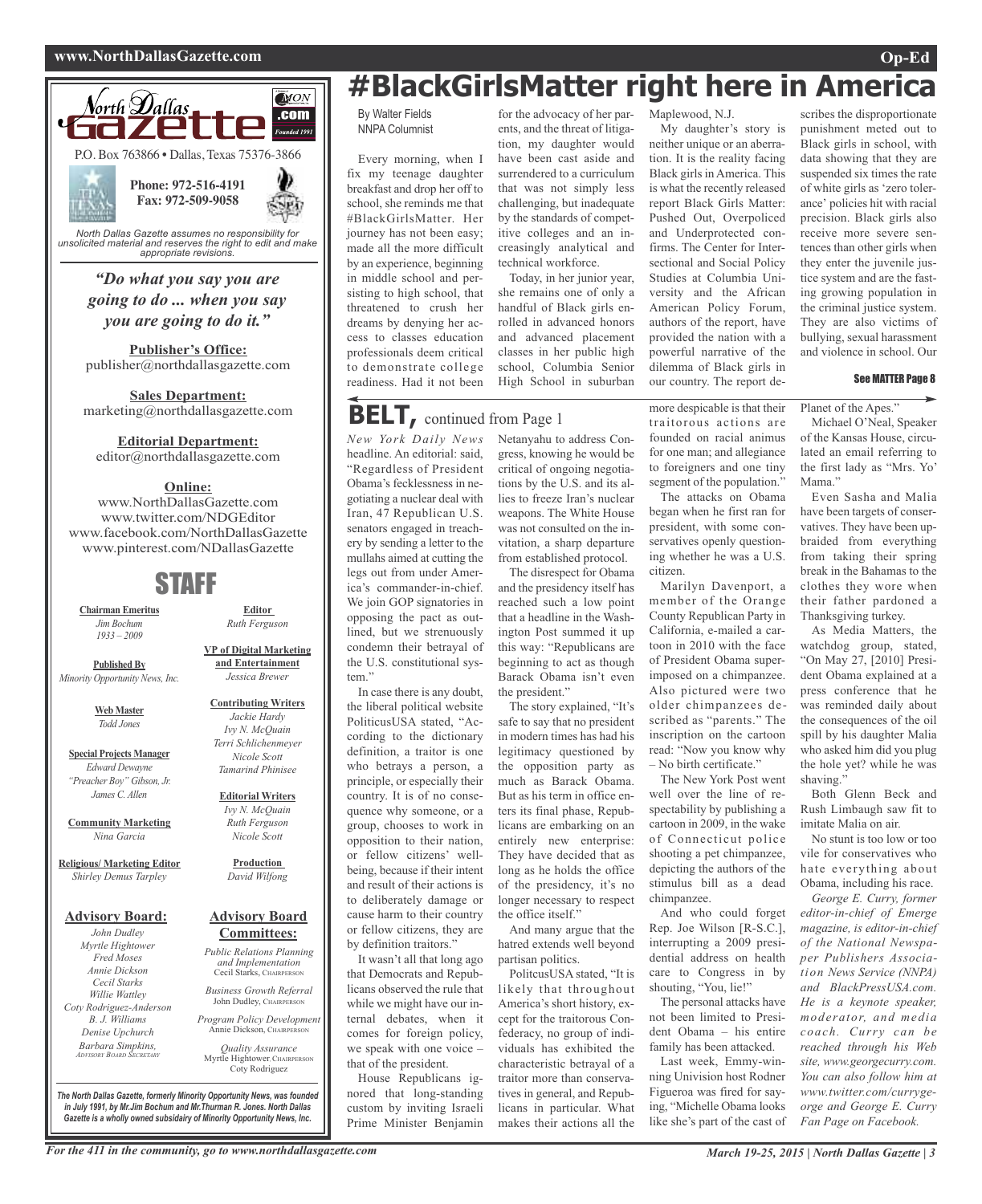## **Salt may be bad for more than your blood pressure**

### By Robert Preidt

(HealthDay News) -- Even if you don't develop high blood pressure from eating too much salt, you may still be damaging your blood vessels, heart, kidneys and brain, a new study warns.

Researchers reviewed available evidence and found that high levels of salt consumption have harmful

effects on a number of organs and tissues, even in people who are "salt-resistant," which means their salt intake does not affect their blood pressure.

High salt consumption levels can lead to reduced function of the endothelium, which is the inner lining of blood vessels. Endothelial cells are involved in a number of processes, including blood clotting and

immune function. High salt levels can also increase artery stiffness, the researchers said.

"High dietary sodium can also lead to left ventricular hypertrophy, or enlargement of the muscle tissue that makes up the wall of the heart's main pumping chamber," said study co-author David Edwards. He is an associate professor in kinesiology and applied physDelaware.

"As the walls of the chamber grow thicker, they become less compliant and eventually are unable to pump as forcefully as a healthy heart," he explained in a university news release. High salt intake can also

harm kidney function and may also affect the sympathetic nervous system, which triggers what is com-

iology at the University of monly known as the fightor-flight response, according to the study published March 17 in the Journal of the American College of Cardiology.

> Study co-author William Farquhar is professor and chair of the department of kinesiology and applied physiology at the university. He said, "Chronically elevated dietary sodium may 'sensitize' sympathetic neu

rons in the brain, causing a greater response to a variety of stimuli, including skeletal muscle contraction.

"Again, even if blood pressure isn't increased, chronically increased sympathetic outflow may have harmful effects on target organs," he said in the release. *SOURCE: University of Delaware, news release, March 10, 2015*

## **Spring is here, so the rodents are on their way**

They surprise you by suddenly appearing, tiny eyes and long tails, squeaking as you scream. Just the appearance of rats and mice can scare us. The diseases they carry on their bodies and produce from their urine and droppings are just as frightening. Encounters with rodents can cause serious illness and even death. Massey Services, the nation's fifth largest pest prevention company, wants to share these facts about rodents and the diseases they carry.

Rodents are known to carry at least 10 different kinds of diseases, including murine typhus, salmonella, rat-bite fever, bubonic plague and bacterial food poisoning, all of which can cause severe illness. Hantavirus, another disease carried by rodents can progress to Hantavirus Pulmonary Syndrome (HPS), which can be fatal.

Cases of HPS occur sporadically, usually in rural areas where forests, fields, and farms offer habitats for rodents. Hunters and campers have been known to contract HPS when they make camp in areas that

have been infested with mice. Deer mice, cotton rats and rice rats in the southeastern states carry the virus.

Keeping rodents at bay helps reduce the threat of illnesses they may spread. Here are some important things you need to know about rodents: • Block access points like

holes around plumbing

around doors and windows to keep rodents out of homes and sheds. Rats can enter a building

pipes, spaces in eaves and

through holes half an inch wide; mice can enter through holes one quarter of an inch wide.

• Rats and mice tend to enter homes in search of food and shelter and will eat

any kind of food that people eat. Store food in airtight containers. Rodents can gnaw through cardboard boxes and plastic packages.

• Rodents can contaminate 10 times as much food as they eat, with urine, droppings and hair. Discard any food that may have come in contact with rodents.



The "March for Babies" signature fund-raising event for the March of Dimes will be held in more than *700 communities across the country. The local event will be held at White Rock Lake. (Courtesy photo)*

## **HIV could be impacting already high cancer rates among blacks**

By Roberto Alejandro Special to the NNPA from the Afro-American Newspaper

A recent study published in the Journal of the National Cancer Institute found people with HIV develop cancer at higher rates than would be expected in

the general population. This finding has particular public health implications for African Americans, who already suffer the worst HIV infection rates of any group in the United States. Blacks accounted for 46 percent of HIV diagnoses between 2009 and

2013 despite being only 13 percent of the total population, according to the Centers for Disease Control and the U.S. Census Bureau, respectively.

According to the National Cancer Institute study, "An

See HIV, Page 16

## **March for Babies set for April 18**

March for Babies, March of Dimes signature fundraiser, is held in 700 communities across the United States and involves more than 3 million people each year. By participating in March for Babies, you can help ensure every baby gets the healthy start in life they deserve.

Locally on April 18 at Norbuck Park at White Rock Lake, the local chapter is hosting their march. The Co-Chairs are Dr. Paul Hain, Blue Cross and Blue Shield of Texas and Steve Idoux with Lockton Dunning Benefits.

The walk is 5 miles with registration: 8 a.m. a program kicking off at 8:45 a.m. and the start of the walk at 9 a.m.

Anyone can sign up for March for Babies and create a team with family, friends or colleagues at marchforbabies.org. For more information contact us at 972/669-3463 (Dallas) or (817) 451-9174 (Fort Worth).

## **INJURED IN AN ACCIDE** Let Us Get You The Help & Money You Deserve

Auto Accidents 18 Wheeler Wrecks Slip & Fall

(214) 749-0040

We Also Handle Criminal Defense & Wills and Probate

Gina Smith & Associates 2141749-0040



Free Parsonal Injury Consultation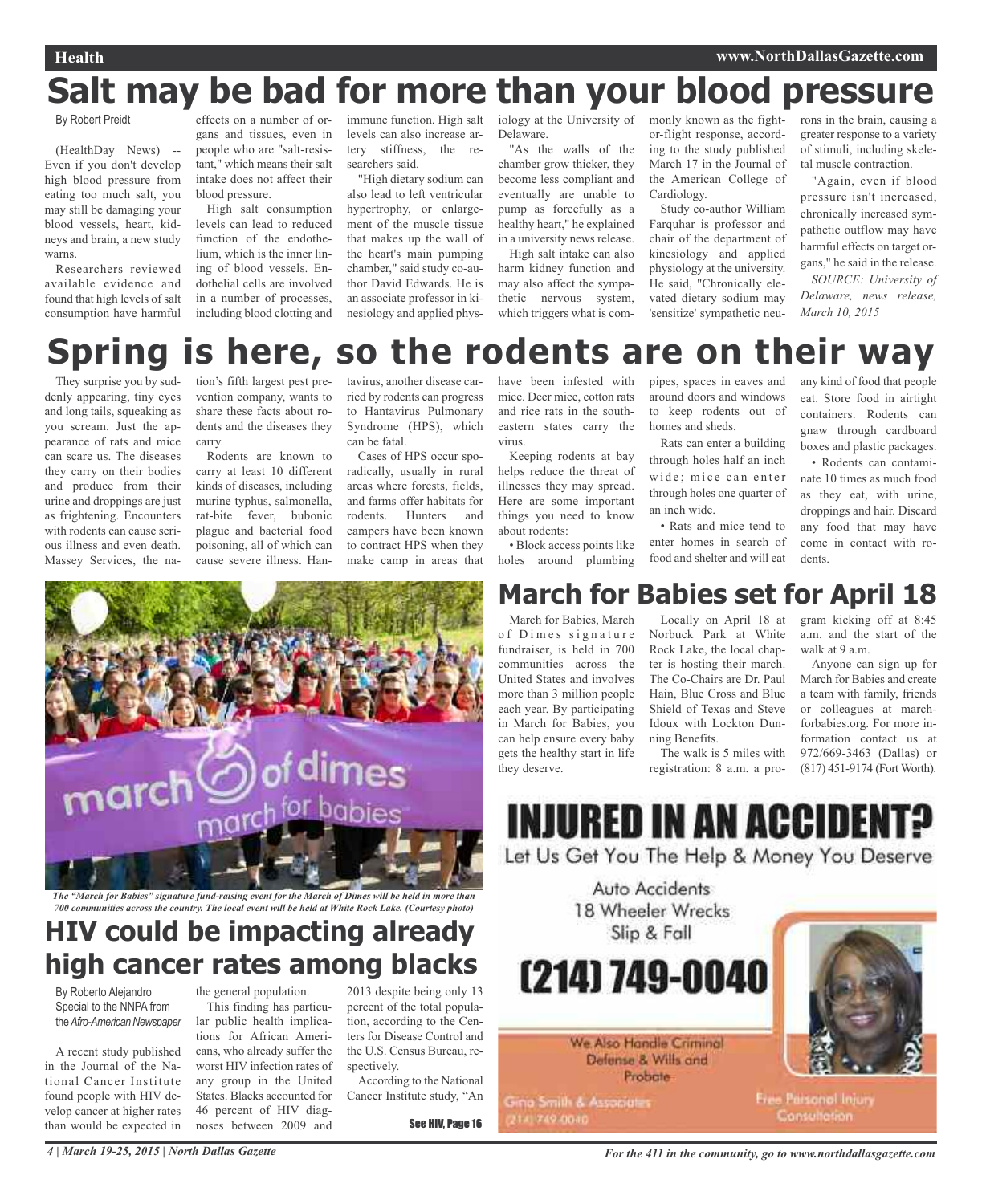## **Community News**

# **Five tips to Get the most value from your tax return**

For savings-savvy consumers, tax season means getting creative with how to use your federal tax refund check.

The IRS says the average tax refund issued so far in 2015 tops \$3,500. While it can be tempting to hit up the mall and blow through your money the second that big check arrives, smart spenders find ways to turn a refund into a "MeFund" through thrifty money-management decisions that keep cash in their pocket.

To help you become a better saver and a more prudent spender, Lynnette Khalfani-Cox, The Money Coach suggests five smart ways to stretch your refund check, making your money go further and enhancing your quality of life:

#### **1) Invest in yourself**

In today's economy, it's wise to invest in your education, your career and your health. Each will benefit you personally and professionally. Consider using some of your tax refund check to take a continuing education class or attend a business networking event. Similarly, invest in your health by signing up for a gym, taking yoga classes, or getting the aid of a personal trainer. A healthy body can boost creativity and productivity - and hopefully lower your long-term healthcare



#### costs too. **2) Pay off debt**

A recent study from the American Psychological Association showed money is a top cause of stress for Americans. To help rid yourself of money worries, reduce debt with your tax refund. Pay off a credit card bill, wipe out a lump sum on loans, or make an extra mortgage payment to help toward becoming debt free.

#### **3) Spend wisely by taking advantage of seasonal promotions**

If you are going to spend on something you want, do it the smart way. Take advantage of seasonal promotions in order to keep much of your refund in your pocket. For instance, if you're in the market for a new phone, go to Cricket Wireless<https://www.crick etwireless.com/> to receive free or discounted phones, all after mail-in rebate, such as the Nokia Lumia 635. And, if you port your number to Cricket, you may also

after completing two months on one of the provider's Smart, Pro or Advanced plans. Check out more details at www.cricketwireless.com.

get a free month of service

#### **4) Budget for larger purchases**

If you're thinking about spending your tax refund on a vacation or must-have electronics, be sure to first budget realistically. Remember, a vacation won't just involve travel expenses and hotel accommodations.

Be sure to factor in food, entertainment and miscellaneous costs such as tips, souvenirs and parking. Before using your refund on a big-ticket purchase, you should also use helpful budgeting tools to monitor your monthly spending. Mint.com is a good online and mobile budgeting software tool that can help you track your spending.

**5) Create a "MeFund"** A final way to put your money to good use is to boost your savings. Create a "MeFund" as a way to save more every month whether from a tax refund check, through smart budgeting or value found by switching to a no-contract wireless carrier like Cricket on a nationwide 4G LTE network - so you can spend more on the things that matter to you in the future.

Whatever your goal, you'll reach it a lot sooner if you save exclusively for it.

From investing in yourself to paying down debt and being a smarter spender and saver, let tax refund season be your time to get ahead. After all, by using that tax refund check wisely, you'll set yourself up for financial prosperity in 2015 and beyond.

## Calling it an invaluable business community with "learn and earn" opportu-**Plano kicking off Mayor's summer internship program**

nity, Plano Mayor Harry LaRosiliere wants to make this summer unforgettable while changing the trajectory for dozens of Plano public high school students. On Monday March 23 at 10:30 a.m., he will kick off the second-annual Plano Mayor's Summer Internship Program and update the progress on The Plano 100 campaign to recruit paid internship positions for 100 rising juniors and seniors.

The Plano Mayor's Summer Internship Program gives outstanding Plano ISD students an opportunity to gain realworld experience through employment in a professional workplace. In its second year, the program combines Plano's vibrant a nationally recognized school district, connecting motivated high school students with exceptional local companies and organizations. The summer internship program runs eight weeks from June 15 through August 7 and concludes with a celebratory luncheon on Thursday, August 13. Capital One is the presenting sponsor for a second year.

Businesses, large and small, can participate in several ways – by sponsoring an intern at their workplace, underwriting an intern at a nonprofit or government agency, or becoming a program sponsor. Interns work 20 to 40 hours weekly at a minimum of \$9 per hour. Learn more and sign up online at planomayorsinterns.org.



## **'Keys to Success' for college open doors at free DCCCD program**

High school juniors and seniors, as well as college freshmen, always want to borrow the keys to drive the family car. They have friends to visit, activities to attend, and places to go – but a different set of keys can get them into college.

A free program – the Las Llaves del Exito (or Keys to Success) Leadership and Career Symposium – can help those students and their

parents follow the road to college using a map that includes the tools they need to succeed. The event, presented by the Dallas County Community College District and the Dallas Independent School District, is designed specifically for college freshmen, 11th- and 12th-graders, and parents so that they can explore higher education together and learn about careers, goals

and skills that will help them plan for the future.

The program will be held on Sat., March 28, from 8 a.m. to noon at Cedar Valley College, located at 3030 N. Dallas Ave. in Lancaster. Admission and breakfast are free. Participants can pre-register at http://llavesleadershipsymposium.eventbrite.com and complete a Llaves Passport

See KEYS, Page 11

*March 19-25, 2015 | North Dallas Gazette | 5*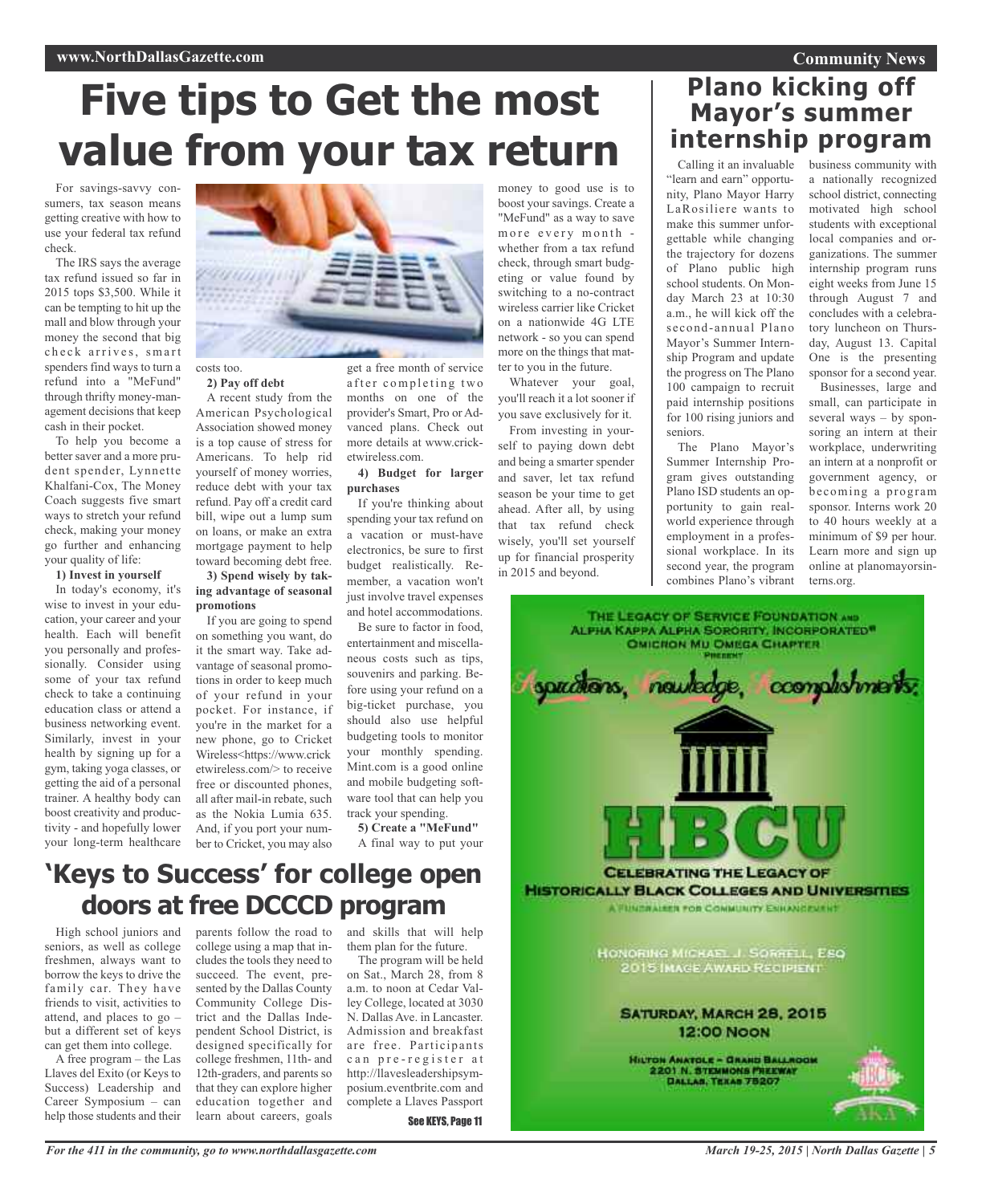## **DCCCD students will enjoy price cut following new bookstore contract**

The Dallas County Community College District (DCCCD) is taking steps to help students save money by cutting the cost of textbooks. During a recent meeting of the DCCCD board of trustees, Dr. Joe May, DCCCD's chancellor, recommended a new textbook contract which eliminated commissions on the sales of textbooks; his recommendation was approved.

DCCCD's new contract with college textbook company Follett Higher Education Group is a five-year, \$1.75 million agreement in which the cost of textbooks no longer includes a commission. All DCCCD students who purchase text-

The Collin College Foundation is accepting applications for the 2015-16 academic year. Multiple scholarships are available, including the new "What Collin College Means to Me" video contest scholar-

Awards typically range from \$500 to \$1,250 and may be used to pay tuition, fees and books. The application deadline is Friday,

This year, one student will also have the opportunity to win a \$1,250 schol-

ship.

April 10.

books will benefit directly when they purchase both new and used books and, on average, will save \$600 annually.

"This new bookstore contract is one concrete way in which DCCCD can meet our board of trustees' strategic priorities that focus on promoting student success and removing barriers to college completion," said May. "The approval of this bookstore contract is a measurable confirmation that this student-centric decision is one of the first of many visible actions, both in and out of the classroom, that support student success."

Based on a review of textbook costs in 2014

arship by entering the "What Collin College Means to Me" video contest. Entrants should upload a 2-5 minute original video to YouTube or Vimeo explaining how Collin College helped make a positive change in their career, their life or the lives of others. The contest deadline is Friday, April 10 and complete rules are available at http://www.collin.edu/foundation/students/Video%20S cholarship%20Submission%20Rules%202015.pdf. Students interested in the

across the district, a fulltime student at one of DCCCD's seven colleges who took 15 credit hours per semester, over four semesters, paid approximately \$1,965 for books, according to John Robertson, the district's chief financial officer. "This contract will deliver savings to students of approximately \$536 to \$670, or a cost reduction of more than 33 percent. Figures will vary, based on whether a student buys new or used textbooks as well as how many semesters she or he is enrolled." The percentage decrease in the cost of new textbooks is almost equal to the spring 2015 tuition increase.

video competition are also encouraged to complete the online application in order to be considered for other available scholarships. Scholarships are open to students enrolled in six or more credit hours and are awarded based on a combination of academic performance, financial need and community involve-

In typical bookstore con-

ment.

**Collin College Foundation accepting applications**

tracts, the commissions earned on textbook sales were used to fund a limited number of scholarships awarded to students who applied for them. Under the new Follett contract, all DCCCD students will see those cost savings when they buy textbooks.

"Spirit" or non-instructional items (collegebranded items like T-shirts and hats or regular school supplies, food and non-textbooks, for example) will include a commission in the price. That commission will be paid to each college and used for student activities as auxiliary revenues.

DCCCD students who want to rent textbooks can continue to do that under

index.html. All questions should be directed to the scholarship coordinator at scholarshipcoordinator@co llin.edu or 972.599.3147.

the new Follett contract, too. Since the textbook rental program began in the



ticipated, saving an estimated \$2.6 million. See CONTRACT, Page 9



**\$\$ CASH \$\$ 1-800-772-1142 1-310-721-0726**  classicrunners.com



Get FAA approved maintenance training at campuses coast to coast. Job placement assistance. Financial Aid for qualifying students. Military friendly,

> Call Aviation Institute of Maintenance 800-481-7894



**Eastfield College receives honor from Tree Campus USA**

NEBRASKA CITY— Eastfield College was recently honored with 2014 Tree Campus USA recognition by the Arbor Day Foundation for its commitment to effective urban forest management.

Tree Campus USA is a national program created in 2008 by the Arbor Day Foundation and sponsored by Toyota to honor colleges and universities for effective campus forest management and for engaging staff and students in conservation goals.

Eastfield College achieved

the title by meeting Tree Campus USA's five standards, which include maintaining a tree advisory committee, a campus tree-care plan, dedicated annual expenditures for its campus tree program, an Arbor Day observance and a student service-learning project.

"Students are eager to volunteer in their communities and become better stewards of the environment," said Matt Harris, chief executive of the Arbor Day Foundation.

"Participating in Tree

Campus USA sets a fine example for other colleges and universities, while helping to create a healthier planet for us all."

The scholarship application is available online at http://www.collin.edu- /foundation/students/

The Arbor Day Foundation and Toyota have helped campuses throughout the country plant thousands of trees, and Tree Campus USA colleges and universities invested more than \$29 million in campus forest management last year.

More information about the program is available at arborday.org/TreeCampusUSA.

*6 | March 19-25, 2015 | North Dallas Gazette*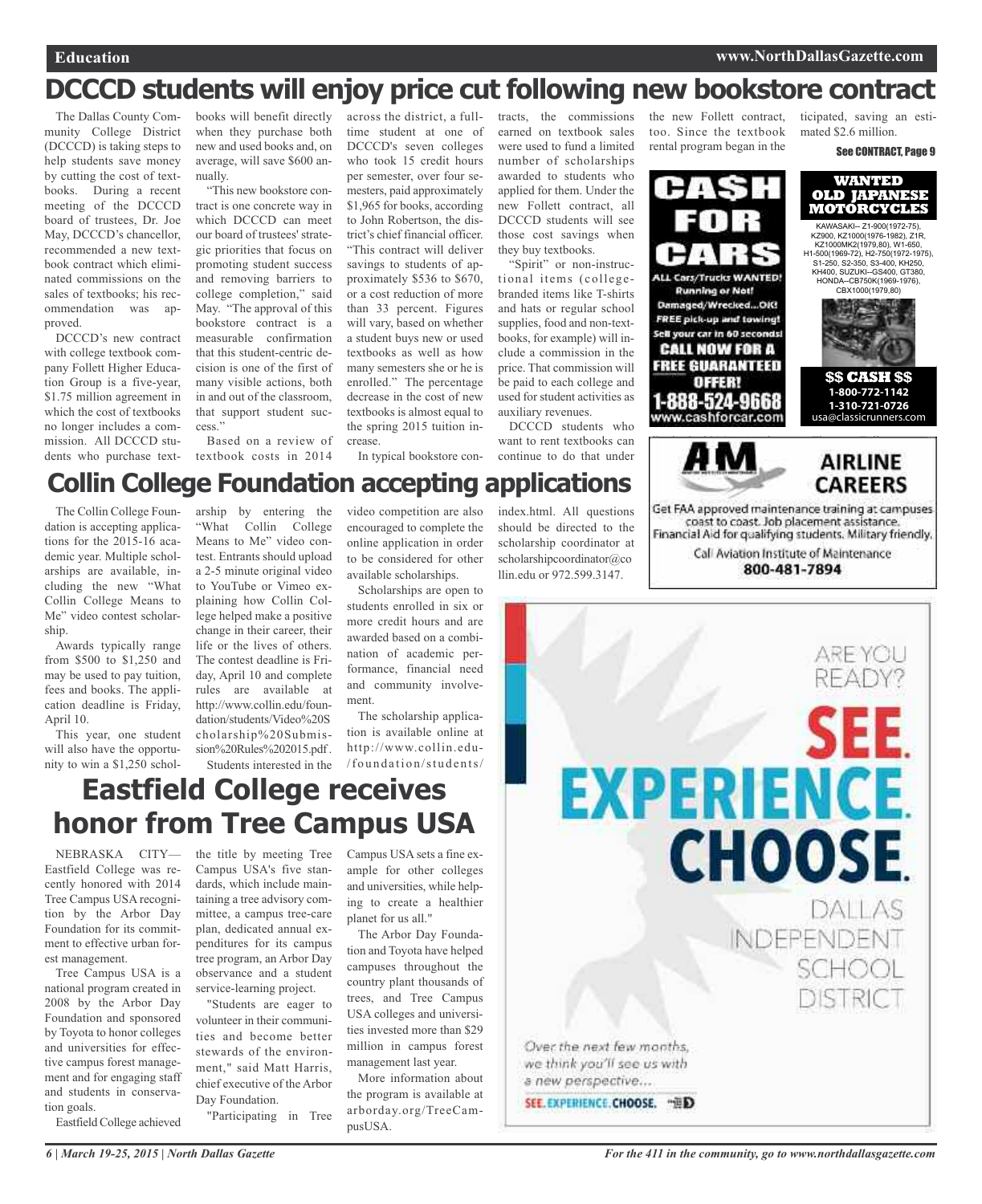## **www.NorthDallasGazette.com Community** Spotlight

## **Michael Sorrell is selected as AKA's Image Award honoree**

The Legacy of Service Foundation in partnership with Alpha Kappa Alpha Sorority, Inc., Omicron Mu Omega Chapter of Dallas, Texas, will host the 27th Image Award Celebration at the Hilton Anatole in Dallas on March 28. The Image Award Celebration honors outstanding citizens who have made significant contributions in the community and serves as our foundation's major fundraiser. This year's theme is "Aspirations, Knowledge, Accomplishments – Celebrating the Legacy of Historically Black Colleges and Universities." The Image Award honoree is Michael Sorrell, Esq., President of Paul Quinn College in Dallas.



*Michael Sorrell, Esq. has led the transformation of Paul Quinn College and is selected by the AKA's as their Image Award Honoree for 2015.*

Entertainment will be provided by the Lancaster High School Jazz Ensemble. Tickets are \$75.

Michael J. Sorrell is the 34th President of Paul Quinn College. His vision is

to permanently transform PQC into a nationally elite small college by focusing on entrepreneurship, academic rigor, and servant leadership. Mavis Lloyd, President of the Legacy of

Service Foundation states, "We are very excited to honor President Sorrell with the 27th Image Award. It is most fitting with the latest recognition of Paul Quinn becoming an Urban Work College that his leadership be recognized as he creates a Legacy for Paul Quinn."

Affectionately known to his students as "Prez," Mr. Sorrell has cultivated and galvanized a "Quinnite Nation" during his seven year tenure. Under his leadership, the school has experienced one of the greatest turnarounds in the history of higher education. Some of the school's numerous accomplishments include winning the 2011 HBCU of the Year, the 2012 HBCU

Student Government Association of the Year, and the 2013 HBCU Business Program of the Year awards; being recognized as a member of the 2013 President's Higher Education Community Service Honor Roll; demolishing 15 abandoned campus buildings; partnering with PepsiCo to transform the unused football field into the two acre "WE over Me Farm;" achieving full-accreditation from the Transnational Association of Christian Colleges and Schools (TRACS); rewriting all institutional fundraising records (including the most seven-figure gifts in school history; and restructuring the curriculum.

The theme of the luncheon coincides with one of the program targets of the international organization. Support of Historically Black Colleges and Universities (HBCU) will be a priority as Alpha Kappa Alpha continues its national campaign, Think HBCU SM, to highlight HBCUs and their contribution to the sorority and society. Through education, engagement and advocacy, HBCUs will be showcased as critical venues for moving students to and through college.

For information on sponsorship opportunities, vendors, souvenir journal ads, or tickets please contact Mavis Y. Lloyd 469-853- 5 8 2 9 legacyofservicefoundation@yahoo.com.

## **South Garland students mentor, teach Heather Glen counterparts**

Forty-two South Garland High School students recently had the opportunity to become teachers for one day. Introducing finance and marketing principals to their younger peers at Heather Glen Elementary, these juniors and seniors enlightened students, honed their presentation skills and became role models—all thanks to the High School Heroes program from Junior Achievement of Dallas.

We partnered with Junior Achievement because one of the things I am looking to build and strengthen is my students' communication skills," said South Garland marketing teacher Rochelle McMillon. "I was actually taken aback by my students and their interaction with the kids. Before coming, they were kind of afraid to present. They really got into this program, and are really acting as High School Heroes."

The SGHS student-teachers are all members of DECA, an association of marketing students. During the Feb. 13 event, five hands-on lessons covered everything from city planning to entrepreneurial skills in kindergarten through fourth grade.

"This is a pretty good experience to come here and teach the kids about money, the importance of family and how businesses work," commented senior Julyssa Macedo."I taught first grade, so we were explaining what family is–what they do, how they live, how they are different and how they are the same."

Students at Heather Glen were happy to see high schoolers in their classrooms, and teachers were

impressed by the lessons the Colonels led throughout the day. "I was pleased that South

Garland shared their time,

knowledge and resources with my students," said second-grade teacher Ashley Hill. "The Junior Achievement program offered my

students a fruitful opportunity to learn about the interconnectivity of community

See SGHS, Page 11





*SGHS students took time out to mentor their elementary level peers as part of a special school program. (Photo courtesy GISD)*

For the 411 in the community, go to www.northdallasgazette.com March 19-25, 2015 | North Dallas Gazette | 7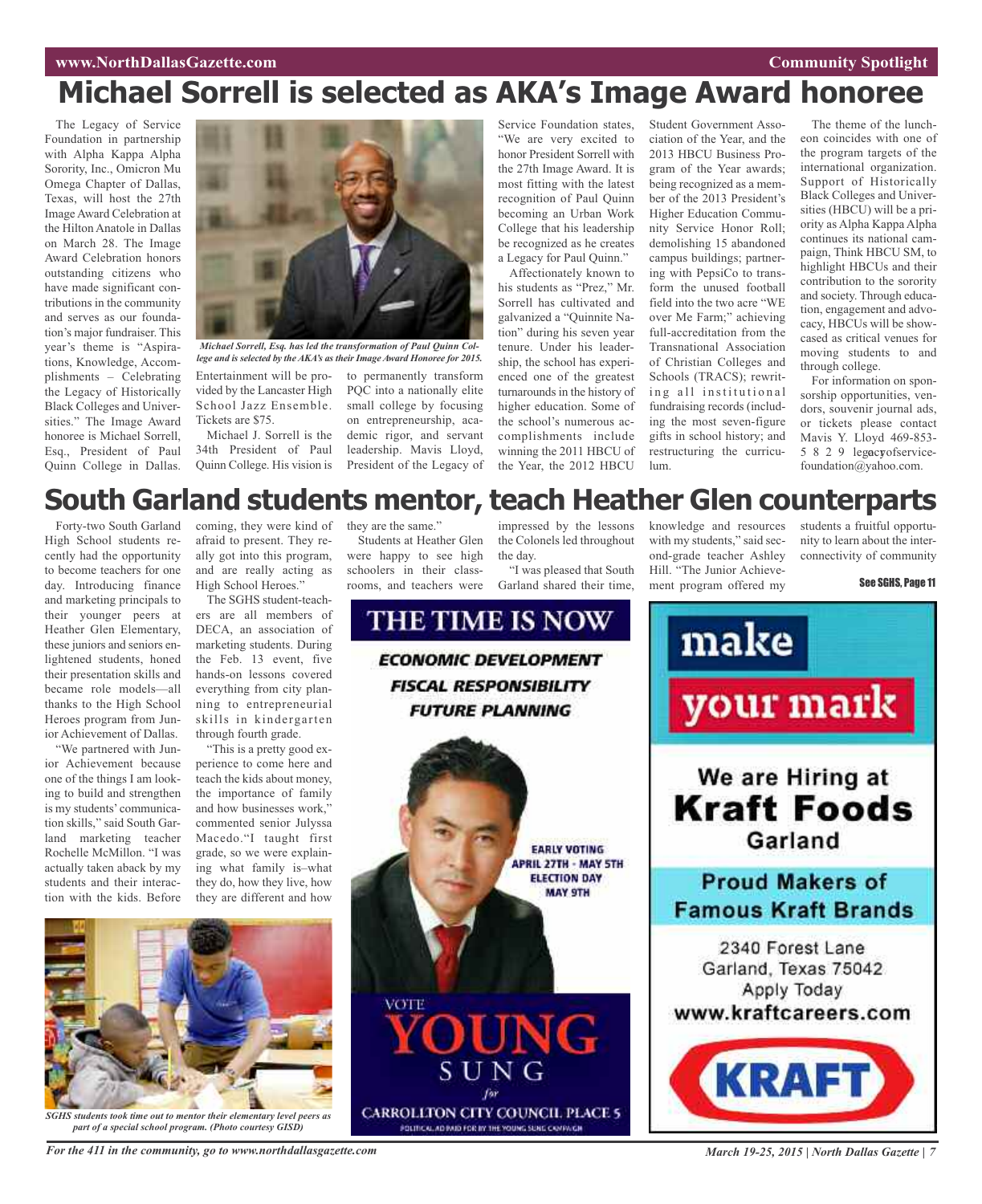## **Lexus GS 350 F Sport, a quality midsize sedan with a high price tag**

By Frank S. Washington NNPA Columnist

HOUSTON – After more than a week, it felt like we drove the Lexus GS 350 F Sport sedan through every one of the 600 square miles that comprise this city. And we only found a few irks to complain about.

Actually, we drove the Lexus GS 350 F Sport to New Orleans and back here. After 10 days and almost 1,000 miles, we came away with a healthy respect for the road worthiness of the midsize luxury sedan. Ex-



cept for going over some rather spacious expansion joints on the causeways that slice through southern Louisiana, not once did any road noise make its way into the cabin.

## **MATTER,** continued from Page <sup>3</sup>



girls are being pushed out but there is little public alarm, policy focus or media attention to their marginalization. Unlike our understandable focus on Black boys, as seen in Presi d e n t O b a m a 's ' M y Brother's Keeper'initiative, our girls are being left to fend for themselves. And we are losing them.

Black girls suffer the discriminatory equivalent of hypertension. Racially based gender bias is a silent killer. It infests the spirits of girls with self-doubt and feelings of inadequacy, and early on narrows their possibilities. Black girls mostly suffer in silence, absorbing the blows, but incurring significant psychological damage along the way. Bright lights are extinguished early as Black girls encounter institutional bias in school buildings where their uniqueness, in everything from hair to dress to personality, is deemed anti-social and popular culture bombards them with stereotypes of Black females ranging from helpless to raging anger or hyper-sexualized. The intelligent, inquisitive, creative, caring and beautiful Black girl is virtually an urban myth in America when the imagery of them on the cultural landscape is surveyed.

Making matters worse is a nation that hides the suffering of Black girls from public view. Perhaps that is why I find President Obama's recently announced 'Let the Girls Learn' initiative so disappointing. The White House looked beyond the shores of this nation to launch a global offensive for girls when if they simply Googled a zip code in Washington D.C., they would find Black girls deserving of its attention and policy focus. This might simply be the result of an African-American father who has not had to wrestle with his daughters feeling

inadequate or experienced seeing pained expressions of silent suffering given that his children have been fortunate to be shielded by much, given the President's

Although the Lexus GS F Sport has an available rearwheel-biased all-wheeldrive system, how often are you going to get inclement weather beyond heavy rain in this region? Anyway, that

privilege and position. It is, however, a glaring omission by the Obama administration that defies what we know to be the experiences of Black girls in America. We need not search the world for girls in need when our children stand before us broken, rejected and yearning for recognition.

What I desire for our community of Black girls is what I wish for my daughter. I want us to embrace their individuality and celebrate their expressiveness and cultural dynamism.

We must recognize their intelligence and support their intellectual curiosity while also encouraging their socializing and affirming their right to be different from boys, yet equal in standing. It is our responsibility to root out gender bias and make certain that our institutions are not simply diverse but gender-inclusive, meaning opportunity is rooted in equity and not guided by male dominated definitions of worth and success.

And, we must hold accountable those who trade in misogynist imagery that limits Black girls' imaginations to the stripper pole, video vixen or reality TV is a long-winded way of saying that we had a rearwheel-drive model of the F Sport and it was just fine.

Still, the car had what Lexus called an adaptable variable suspension that came with its sport package. Settings were normal, sport, sport +, eco and snow. Even though regional gas prices ranged from \$2.47 to \$2.62, they were cheaper with cash, we set the car in Eco mode because of the distances involved on the trip.

That mode set throttle mapping and seat heating

villains. There is a 'Black is Beautiful' canvas for Black girlhood that we must paint so our daughters can see the full expression of God's intent for their lives.

It is with this conviction that we must embrace the mantra #BlackGirlsMatter; because they do, and without the benefit of the full for optimal fuel economy. In ECO mode, the instrument meter lighting changed to blue. But the sport package is more than an extra setting, sport +, in the drive mode selector. We had a full tank of fuel when we left, we filled the tank again once we arrived and we filled it once more for the return trip. The visit to New Orleans included a side trip to Hammond, just North of Lake Pontchartrain, and the place we gassed up the second time. Our test car had an EPA

and climate control systems

expression of their humanity we suffer as a people. There is no 'better day' for Black America if we persist on wearing gender blinders and if Black men, fathers or not, do not come to terms with the reality of shared suffering and become champions for gender equity. When I look in the mirrating of 19 mpg in the city and 20 mpg on the highway. Considering the 1,000 miles we drove, it was relatively easy on fuel.

The sport package was comprised of chassis enhancements, a sport tuned suspension, 19-inch alloy wheels with summer tires, larger front brakes that were appreciated with all the sudden slowdowns from Interstate speeds because of traffic congestion and high friction brake pads. Our test car also had lane keep assist

### See LEXUS, Page 11

ror I have to see my daughter and make certain the reflection is one of strength, hope, faith and confidence that her life will have meaning and she will be given the opportunity to direct and fulfill her purpose in life.

*Walter Fields is a father, husband and Executive Editor of NorthStarNews.com.*



## UNLEASH THE POWER IN YOU

no African provide says a closed mouth cannot get fed. This can be increasily true in your job. search. If no one knows you are in the market for employment or career advancement, they have no. reploci to share information with you, which means you're missing out on available opportunities.

The St. Luke "Community" UAAC Job & Career Development Ministry wonts to help you unleash the power of networking in your search for career advancement and employment. We invite you to a

Power Networking Seaton set for o aim, Saturday, March a8, 1015. We will have and practice this powerful technique, youw you the benefits of networking, and share with you some of the great DIW. hetwoneng groups. These groups are helping and empowering. people just like you, to achieve the most step in their career journey. Mark your calendar and join us for finlowship and detworking at Warren United Methodist Church on Saturday, March 28, 2015.

"Success is liking yourself, liking what you do, and liking how you do it." Maya Angelou.

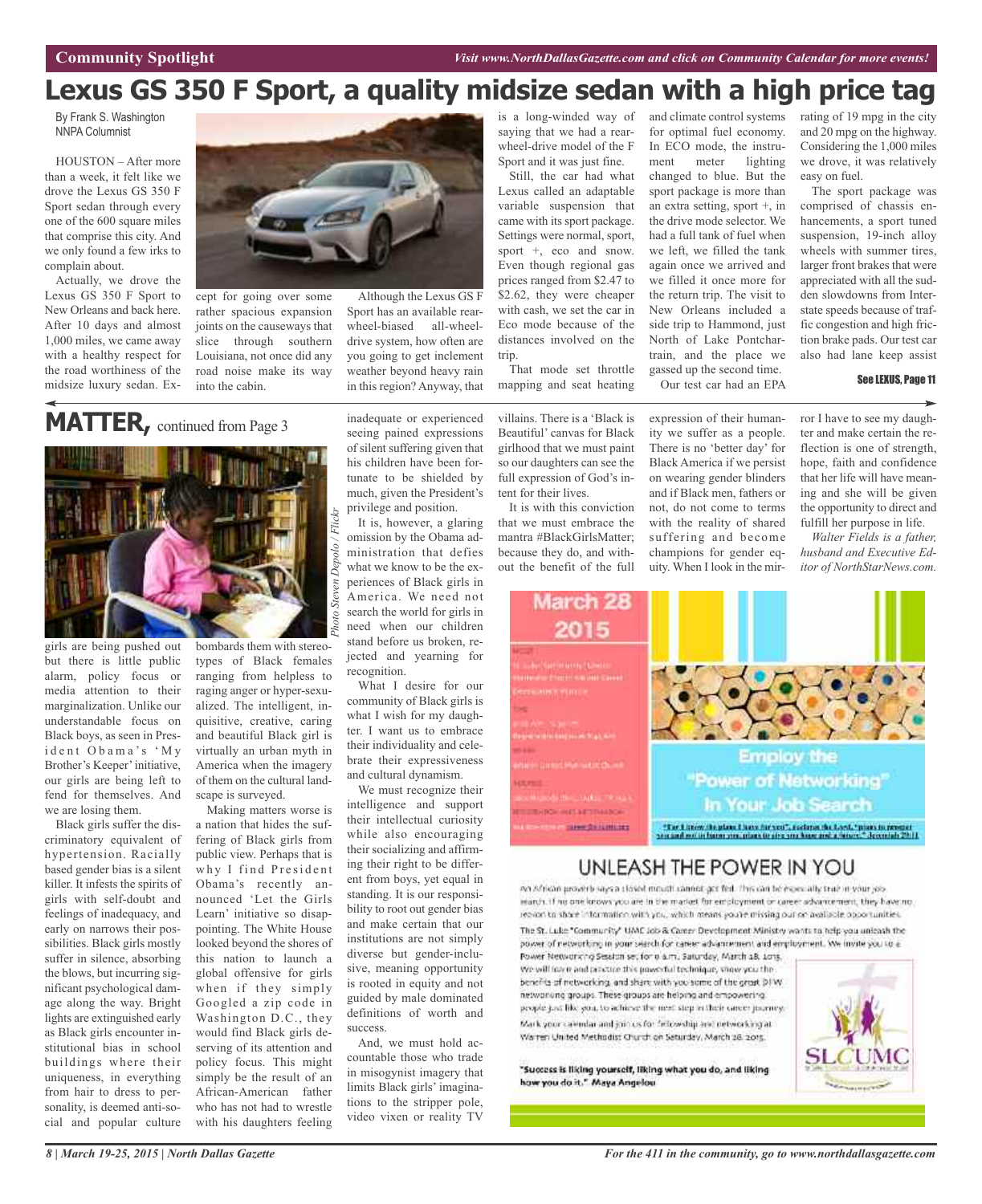# **DCT** welcomes spring with *Peter Rabbit* | CONTRACT, continued from Page 6

The musical adaptation of Beatrix Potter's beloved THE TALE OF PETER RABBIT (PETER RAB-BIT) lavishly blends puppetry and live acting on Dallas Children's Theater's (DCT) Baker Theater stage with DFW actor Adrian Churchill as the sole in-theflesh-actor playing Mr. Mc-Gregor. PETER RABBIT has been highly requested in multiple patron surveys following its premiere at DCT in 2009 and will run until April 5.

Rather than tricking the eye with the perspective of the black puppetry stage in the Studio Theater, PETER RABBIT is more accurately sized. The story, however, could not be more full of fantasy with singing vegetables and puppeteers who are seamlessly performing un-



seen physical and mental acrobatics backstage. This version of PETER RABBIT employs multiple puppet forms with a team of puppeteers juggling materials and characters backstage.

Master Puppeteer Trish Long explains, "Of all the Kathy Burks shows I have participated in, this is by far the biggest. The challenge

for me is that depending on what puppet stage we are on, I do a different character each time. So going from one personality to another in a fast- paced atmosphere can be challenging. Running up and down the bridge of the marionette stage is quite a workout as well. When I change from doing the black theater with

hood and gloves, and then run up to the bridge I have to always make a mental note of where I left those items, so that they are in the same place when I switch back and have to use them again."

Peter Rabbit's mother warns her children not to go into Mr. McGregor's garden, lest they get baked into a pie like their father. When she leaves the burrow, curiosity gets the best of little Peter, and he visits the garden. Mr. McGregor, played by acclaimed local actor Adrian Churchill, bursts onto the stage looming menacingly over poor little Peter for the wildest chase of his life. As Kathy Burks says, "Puppetry allows reality and fantasy to magically and effortlessly unite."

For tickets or more information, visit dct.org.

## well:

• Faculty members will have an opportunity to share information with students about other sources where they can purchase textbooks at potentially lower prices.

• The possibility of used textbooks buy-backs should broaden, through each college bookstore in the district, regardless of where the books were purchased.

• The contract increases DCCCD's ability to access online texts from expanded sources and supports opportunities to add other contracted authority to provide online course materials that are identified to give students optimal benefits.

• It also supports direct

**KATHY BURKS THEATRE** OF PUPPETRY ARTS

Based on the book by Beatrix Potter

Adapted for the puppet stage by 8. Work

third-party billing for approved government agencies, which will help students avoid out-of-pocket costs for textbook purchases at college stores.

The contract also provides \$50,000 that will support a pilot project to adopt "includED," a program that bundles tuition and books in a single price; books are ordered automatically for students when they register for classes with the guarantee that those textbooks will be available before the course begins.

This program includes both hard copy and digital course materials.

The new Follett contract with DCCCD is effective March 1, 2015, through Feb. 29, 2020.



*NDG Entertainment Ticket Giveaway!!! Visit www.northdallasgazette.com* **to** *Win!* NDG Entertainment Ticket Giveaway!!! Visit www.northdallas<br>Ticket Giveaway

214-740-0051

593B Skillman

Dallas, TX

dct.org

000

*Do you have an upcoming event? Contact NDG Entertainment at jbrewer@northdallasgazette.com*

**Ticket Giveaway**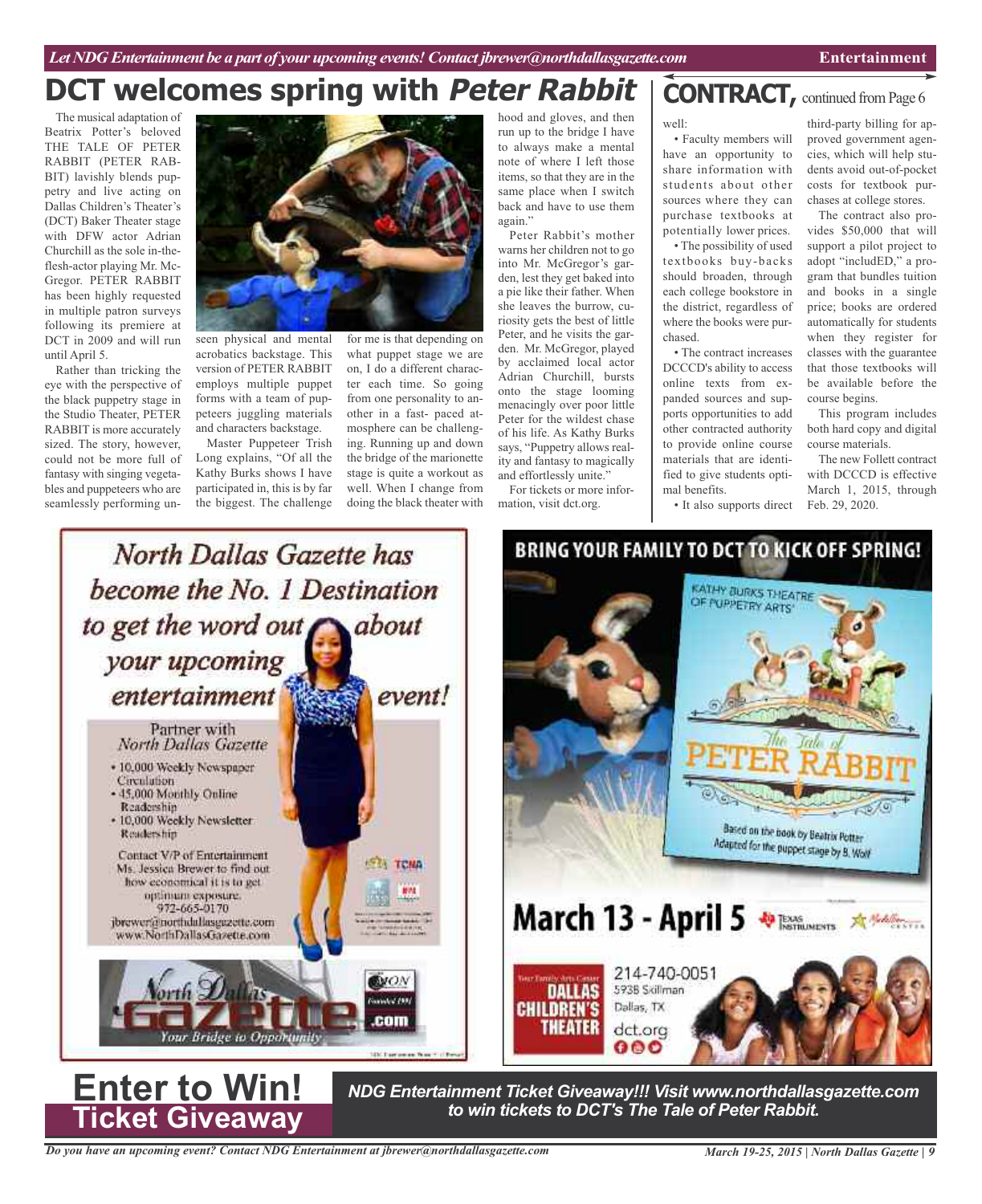Entertainment Too! *Let NDG Entertainment be a part of your upcoming events! Contact jbrewer@northdallasgazette.com* 

# **Texas AACT Fest in Lewisville this weekend**

Several acting companies from five states will visit Lewisville in March to compete in the American Association of Community Theatre Festival, with the winners earning a spot in the biennial national competition. The event will be held in the Performance Hall of the Medical Center of Lewisville Grand Theater and will featuring a mixture of evening and matinee

shows. Groups have earned their way by advancing from state competitions in Texas, Arkansas, Louisiana, New Mexico and Oklahoma.

Tickets to the shows can be purchased at the door or online. There are five show block times are include two shows. Cost per block is \$21 per person.

**Friday, March 20** 2 - 5:30 p.m. - Performance Block # 3

Bus Riley's Back in Town - Playhouse 2000

On the Road with Hank the Horse - Katy Visual and Performing Arts Center

**7:30-10:30 p.m. - Performance Block # 4** Tigers Be Still - Ritz

Community Theatre Over the River and Through the Woods - Bay

Area Harbour Playhouse

#### **Saturday, March 21**

1 - 4:30 p.m. - Performance Block # 5 Love, Loss and What I

Wore - Lubbock Other Desert Cities - Baytown Little Theater

Medical Center of Lewisville Grand Theater, located at 100 N. Charles Street, between Main and Church streets, opened in January. The 40,000 square-foot facility features

a 296-seat proscenium theater, black box theater, dance recital hall, art gallery, five art classrooms and a large courtyard. Medical Center of Lewisville reached a multi-year agreement with the city last year for naming rights at the center

To reach the MCL Grand from Interstate 35E, take exit 452 and proceed east

on Main Street to Charles Street. The MCL Grand will be on the left. Free public parking is available along Main and Church streets, or at Lewisville City Hall across Church Street from the center.

For details about upcoming events, or rental information for the facility, please visit MCLGrand.com or call 972.219.3401.

## **This weekend: Stevie Wonder, Dallas Black Dance Theatre and more**

**March 20**

**Dallas Black Dance Theatre** and **Dallas Black Dance Theatre II** will both take the stage to deliver highly celebrated and culturally significant works at the W.E. Scott Theatre, 3505 W Lancaster Ave in Fort Worth at 7:30 p.m. The tickets are \$25. Please note, price does not include ticketing & service fees. Call 214-871-2376

**March 21 2015 AIDS Walk South Dallas** will celebrate 5 years with a 5K walk/run at St. Phillips School and Community Center, 1600 Pennsylvania Avenue in Dallas. The walk starts at



*Stevie Wonder will perform in Dallas on March 22*

10 a.m. and registration can be done on-site at the walk beginning at 8 a.m.

**South Irving Library Opening:** Packed with computers, glass partitions and the state-of-the-art equipment, the city's new South Irving Library is ing Library, 601 Schulze

ready for its big reveal! Join members of the community for the South Irving Library: A Book for Everyone grand opening weekend. The celebration begins with a ribbon-cutting at 9:30 a.m. March 21 at the South IrvDrive. The celebration will continue all weekend with guided tours, special author visits, a Jane Austen-inspired tea and dance, and more. For the full schedule of events, visit cityofirving.org/library.

**Free Pet Registration and \$5 Rabies Vaccinations** includes free City registration with proof of rabies vaccination for Carrollton residents, hot dogs, pretzels, drinks, face painting, a bounce house, and wildlife information. Two vet crews will be on site this year to help vaccinate more pets quickly. While you're there, donate \$10 or more to Animal Services and receive a stainless steel tumbler for love themselves for who

your favorite hot or cold beverage. Vaccinations will only be available from 10 a.m. until noon. If you are not in line by noon, you will not be able to receive the discounted veterinary services. For more information, call Animal Services at 972- 466-3420 or visit cityofcarrollton.com/animalservices.

The controversial documentary film *Dark Girls* explores the prejudices directed at dark-skinned women throughout the world. Women share their personal stories, touching on deeply ingrained beliefs and attitudes held by society, while allowing generations to heal as they learn to

**Follow Us On** 

Instagram

@northdallasgazette

they are. Panel discussion and reception following the film at Fort Worth Public Library – Central Branch on 500 West Third Street.

### **March 22**

**Stevie Wonder** is on tour celebrating with a *Songs In The Key Of Life* Tour. In 1976 it was the first album I ever owned. It would be a treat to see him perform live at the American Airline Center this Sunday at the American Airlines Center at 8 p.m. as he revisits the sounds from this album such as *Love's In Need of Love Today, Knocks Me Off My Feet* and of course, *Sir Duke.*

> *Cindy Weathers is all smiles after winning tickets to the North Texas Irish Festival. Stay tuned to the NDG website for ongoing opportunities to win tickets to all kinds of local shows and events.*

#### **Rihanna on the Red Carpet in Plano!!! Another happy winner...**



*Rihanna is starring in Dreamwork's new flick Home with Jim Parsons and wowed fans in DFW on the* Red Carpet in our very own Plano, Texas as a result of Cheryl Jackson, founder of Minnie's Pantry who *won the Good Morning America Hometown Hero award. The movie opens March 27 in theaters nationwide. Photo by Thomas Garza for OhSoCynthia.com*



*Let's Hear From You!!! What are your favorite Dallas Venues? Who would you like to see? NDG Entertainment wants to hear from you!!! Let us know at jbrewer@northdallasgazette.com.*

Your paper, your opportun

Check us out on the we

www.porthdallasga

*10 | March 19-25, 2015 | North Dallas Gazette*

*Do you have an upcoming event? Contact NDG Entertainment at jbrewer@northdallasgazette.com*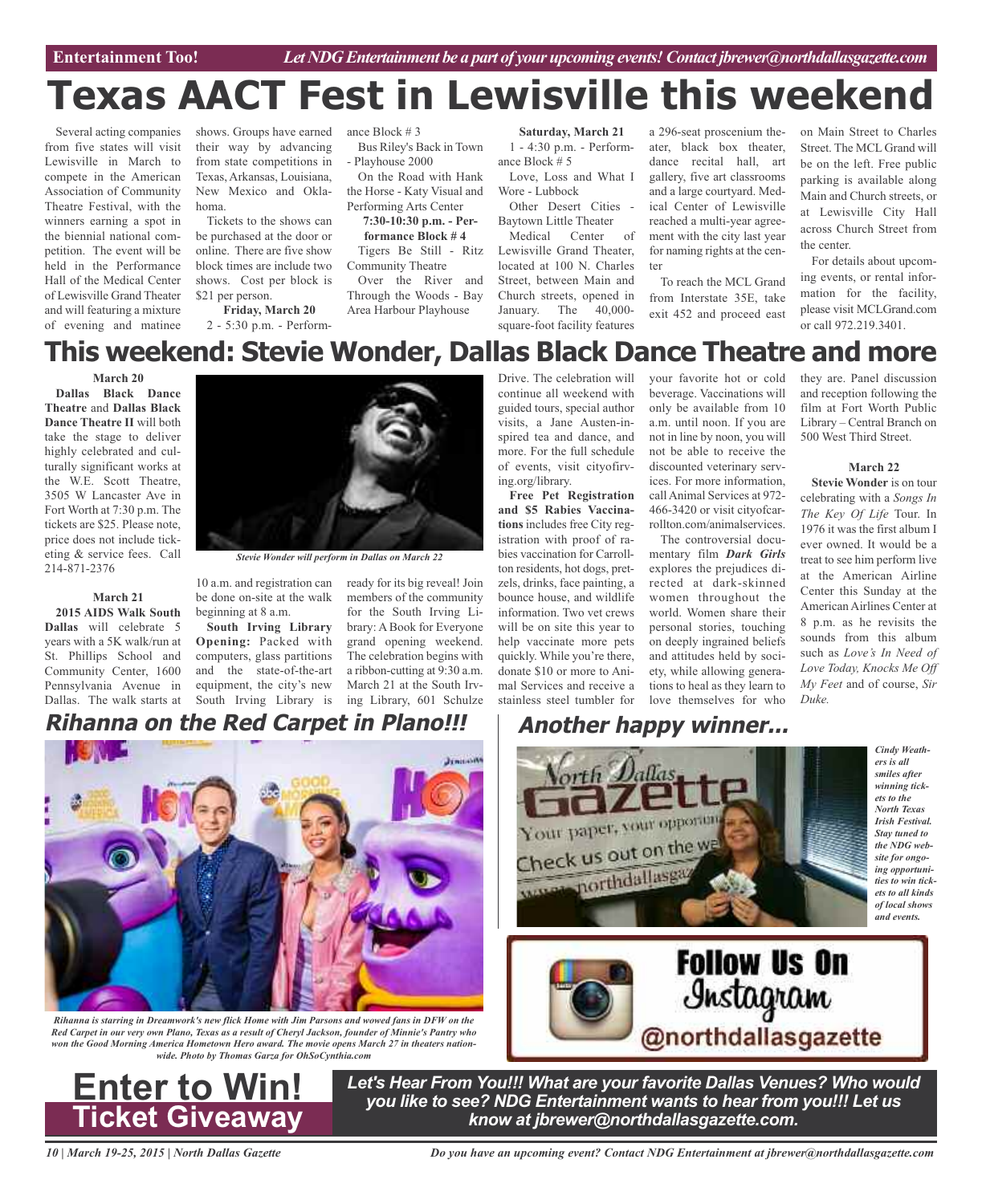## **Garland among cities ranked most efficient education spenders**

With the 84th Texas Legislature session in full swing, discussion regarding public education is buzzing at the Capitol. Considering the current spotlight on public education funding, finance-driven social network WalletHub recently ranked cities with the most

and least efficient spending on instruction. Snagging spot No. 24, the city of Garland was named one of the country's most efficient spenders, producing one of the most favorable returns on educational investment.

To generate its list, WalletHub calculated the return

## **LEXUS,** continued from Page <sup>8</sup>

and a rearview camera.

Of course there were firmer springs, thicker stabilizer bars and special bushings.

Although our test car was not equipped with it, the Lexus GS 350 F Sport has available dynamic rear steer that can add up to two degrees of rear wheel turn that enhances cornering and lane changes.

No matter whether we were traveling at 80 mph or 8 mph, our 3.5-liter engine performed flawlessly. There was no herking or jerking, no searching for the correct gear and the car accelerated swiftly when needed.

We thought the side view mirrors could have been shaped differently; they didn't provide a wide enough view of what was on the side of the car. But the blind spot alert system made up

for that lack. And in an age of portable electronic gadgets, we thought the car could have used more than one USB jack.

However, these gripes were mere inconveniences that were more than offset by the driver experience of the Lexus GS 350 F Sport.

The car featured Lexus' 12.3 inch dual information screen. We spent a lot of time in navigation mode and that gets us to our third quibble. The navigation system will not mute the audio system when giving directions to the driver. A moderate decibel level when playing the radio will drown out the directions being giving by the voice of the navigation system. Yes, there is a map with a designated route but you can miss those directions as well, if your eyes are on the

road where they are supposed to be.

on investment for 90 of the most populated U.S. cities. This was done by dividing standardized test scores with education spending per capita. A city's ranking was then adjusted by four socioeconomic factors: the poverty rate, household income, percentage of single-

Still, the system had predictive traffic information that included detour preview, ETA calculation and low-fuel coordination with available fuel stations. We didn't avail ourselves of the traffic information in the navigation system and ended up getting it off the traffic app in the Enform App Suite.

Either or, this trips marks the last time will travel back to Houston from the Big Easy on the Sunday after Turkey Day. The traffic was as thick as molasses in some places.

The information system had the usual compliment of stuff: Bluetooth, satellite radio, media capability, meaning it would and did play stations off the Pandora app on our smartphone and there were voice controls.

## **SGHS,** continued from Page <sup>7</sup>

while developing a relationship with upperclassmen."

South Garland is the second campus to collaborate with Junior Achievement. In the fall, Lakeview Centennial High School students visited Sewell Elementary School. District campuses are taking advantage of Junior Achievement's High School Heroes

program due to a presentation principals saw in the summer.

"Junior Achievement has been around since 1919, and our goal is to bring economic education to students in kindergarten through 12th grade," said Senior Education Manager Barbara Heise. "This is the first time we have worked with Gar-

**KEYS,** continued from Page <sup>5</sup>

for a chance to win a \$500 DCCCD scholarship and other prizes.

The half-day event will begin with a sit-down breakfast in the Cedar Valley College Student Center, followed by a keynote speaker in the auditorium. The rest of the program includes two breakout sessions and a concurrent job,

college and career fair.

Topics for those breakout sessions will include: resume writing; dressing for success; career pathways; soft skills for success; keeping up with LinkedIn and social media; internships; summer programs; leadership development and opportunities; getting ready for DACA/DAPA; certificaland ISD. We are really excited about this new partnership and getting the high school students involved."

McMillon said she is excited to see the benefits of this new relationship help her students in the future.

"Ultimately, I want this experience to teach my students to have confidence in themselves, to let them know that they can conquer anything."

tions; booming industries in the Dallas/Fort Worth area; starting a small business; and more. (DACA is the Deferred Action for Childhood Arrivals program and DAPA is the Deferred Action for Parents of Americans and Lawful Permanent Residents program.)

For more information in English, call (214) 378- 1738; in Spanish, call (214) 378-1713; and online, visit dcccd.edu/KeysToSuccess.

parent families and number of households whose home language is other than English.

Garland bested more than 60 cities across the nation to join the top 30 percent. Spending \$1,616 on educational expenses per student, Garland schools see an av-

Other equipment on the Lexus GS 350 F Sport included adaptive cruise control, land departure warning, pre-collision warning, a 17-speaker 835-watt premium audio system, a rearview camera and fold-

Our Lexus GS 350 F Sport was a quality midsize sedan in one of the most competitive segments of the luxury market. The car had a base price of \$47,700. Add options that included the sport package and a \$910 freight charge and the final tab was \$60,784. *Frank S. Washington is editor of AboutThatCar.com.*

ing side mirrors.

erage score of 86.39 on the STAAR—the seventh-highest average.

Additional Texas cities to make the upper half of WalletHub's ranking include Austin, Corpus Christi,

Lubbock, Houston, El Paso, Dallas, San Antonio, Arlington and Fort Worth.

To see the complete list, methodology and expert opinions, visit WalletHub's website.



Fax Information To: 972-509-9058 Call: 972-432-5219

(Leave Message)

Friail: inquiries1909@gmail.com



## **Same Day Move-In • GREAT Location!! (Dallas)**

STOP PAYING SO MANY FEES! Our rent is FULL SERVICE. We pay for utilities – electricity, heating, air conditioning, and janitorial services … it's all included! No "Plus-E" – No "CAM." NO PERSONAL OR BUSINESS FINANCIAL HISTORY REQUIRED! GREAT DEALS ON ONE-ROOM SUITES! --- STOP PAYING TOO MUCH RENT! (Just North of Downtown Dallas)

• Surveillance Camera • No Application or Application Fees • Five-Page lease - Short & Simple • Extremely Competitive Rates • Same-Day Move-In • Flexible Lease Terms • On-site Management, Maintenance, Leasing and Space Planning • Ample, Convenient Parking • No Credit Check • Beautiful Glass & architecturally unique Building! **Rent Starting at \$199 per month (9.99/sq.ft.)**

Office / Medical Space 1327 Empire Central (@ I-35 Stemmons Freeway) Dallas, TX 75247 (972) 432-5219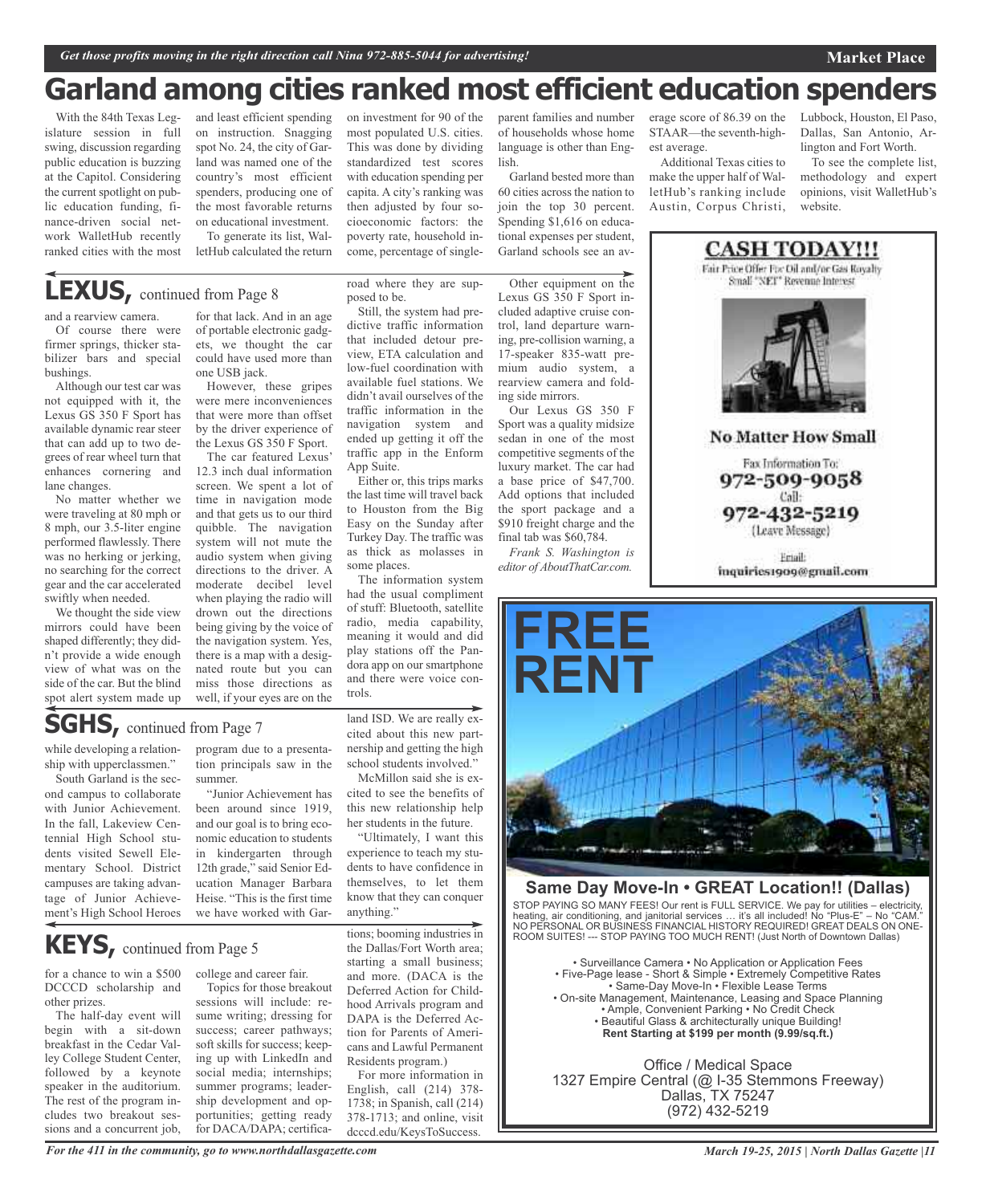**Hey Irving, Pick Us Up!**

**You can find a copy of the North Dallas Gazette at any one of these fine businesses and organizations. Be sure to pick up a copy every week to stay on top of the issues important to the Irving area in particular and the DFW African**

## **Garland among cities ranked most efficient education spenders in Texas**

With the 84th Texas Legislature session in full swing, discussion regarding public education is buzzing at the Capitol. Considering the current spotlight on public education funding, finance-driven social network WalletHub recently ranked cities with the most and least efficient spending on instruction. Snagging spot No. 24, the city of Garland was named one of the country's most efficient spenders, producing one of the most favorable returns on educational investment.

To generate its list, WalletHub calculated the return on investment for 90 of the most populated U.S. cities. This was done by dividing standardized test scores with education spending per capita. A city's ranking was then adjusted by four socioeconomic factors: the poverty rate, household income, percentage of singleparent families and number of households whose home language is other than Eng-

lish.

Garland bested more than 60 cities across the nation to join the top 30 percent. Spending \$1,616 on educational expenses per student, Garland schools see an average score of 86.39 on the STAAR—the seventh-highest average.

Additional Texas cities to make the upper half of WalletHub's ranking include Austin, Corpus Christi, Lubbock, Houston, El Paso, Dallas, San Antonio, Arlington and Fort Worth.

To see the complete list, methodology and expert opinions, visit WalletHub's website.

Drivers: Local Mesquite Van w/Occasional Layover Openings! Great Pay, Benefits! CDL-A, 1yr Exp. Req. Estenson Logistics Apply

www.goelc.com 1-855-298-4059

**Miscellaneous** 

diction Hope & Help Line

CASH FOR CARS, Any Make or Model! Free Towing. Sell it TODAY. Instant offer: 1-800-864-

800-793-1951

5784

Meds.net

**Greater Irving-Las Colinas Chamber of Commerce** 5201 N. O'Connor Blvd.,

**Iglesia Santa Marie de Guadolupe** 2601 S. MacArthur

**The Chateau on Wildbriar Lake** 1515 Hard Rock Rd

**Bombay Sizzlers** 397 East Las Colinas Blvd, Ste. 180

4835 N. O'Connor Blvd.

1001 MacArthur Park Drive

**Taqueria El Tacazo** 1150 W. Pioneer Drive

**Capistrano's Café & Catering** 4650 W. Airport Frwy

**Empress of China** 2648 N. Beltline Rd.

**The Spirit Grille** 4030 N. MacArthur Blvd #112

**El Rancho Restaurant** 1210 E. Irving Blvd

> **504 Salon** 3414 W. Rochelle

**Irving YMCA** 220 W. Irving Blvd

**Mitchell's Barbershop** 4020 N. Beltline Rd

**Roy's Pawn Shop** 635 E. Irving Blvd

Ste. 100

**Le Peep**

**Mattito's Tex Mex**

**Irving Salvation Army** 1140 E. Irving Blvd

> **Antioch Christian Church** 2043 W. Walnut Hill Ln

**Lee Park Recreation Center** 300 Pamela Drive

> **Lively Pointe Youth Center** 909 N. O'Connor Rd

**Evergreen Missionary Baptist Church "The Green"** 3329 Country Club West **Irving Islamic Center Valley Ranch - Valley Ranch Masjid** 9940 Valley Ranch Pkwy W.

**Mustang Park Recreation Center** 2223 Kinwest Pkwy

**Northwest Park Recreation Center**

2800 Cheyenne St. **Senter Park**

**Recreation Center** 907 S. Senter Rd

**Austin Recreation Center** 825 E. Union Bower Rd.

**American community as a whole.**

**Emmanuel Baptist Missionary Church** 511 Gilbert Road **Ben Washington Baptist Church** 3901 Frisco Ave **Shepherd Church** 615 W. Davis **West Irving C.O.G.I.C.** 4011 Conflans Road **Bible Way Baptist Church** 4215 N. Greenview Dr.

**Strictly Business** 4159 W. Northgate **Washateria** 3712 Cheyenne Street **New Life Ministries** 3706 Cheyenne Street **Elisha Mane Attractions** 3704 Cheyenne Street **Bear Creek Community Church** 2700 Finley Rd.

**Houston Recreation Center** 3033 Country Club Rd.

**Cimarron Park Recreation Center**

201 Red River Trail **Georgia Farrow**

**Recreation Center** 530 Davis Street

**Heritage Senior Center** 200 Jefferson Street

**iRealy Office Building** 320 Decker Drive

**Irving Hispanic Chamber of Commerce** 135 S. Jefferson

**Irving City Hall** 825 W. Irving Blvd

**Irving Public Library**

**Shady Grove CME Church**

3537 E. Gilbert Road

801 W. Irving Blvd

**Evergreen Baptist Church** 3329 W. Country Club Drive

**Po' Boys Restaurant** 4070 N. Beltline Rd. Ste. 100

**Girl Friends Africa** 4070 N. Beltline Rd. Ste. 134

**VW Barbership** 4070 N. Beltline Rd. Ste. 143

**Northlake College** 2000 College Blvd Bldg. A

**Antioch Christian Church** 2041 West Walnut Hill

**Kasbah Grill** 2851 Esters Rd

**Fresh Food Store** 4020 W. Northgate Drive

> **Lee's Catfish** 1911 Esters Road

**Danal's Mexican Restaurant** 508 N. O'Connor Rd

**Fred's Pit Barbecue** 808 E. Irving Blvd

**Gary's Barbershop** 2117 Story Rd.

**African Village Restaurant** 3000 N. Beltline Rd

**New Look Barbershop** 3317 Finley Rd.

**Irving Arts Center** 3333 N. MacArthur #200

## CADNET/NORTH DALLAS GAZETTE **National and Local Classified Advertising Network**

To advertise call 972-509-9049 Email (ad for quote) opportunity@northdallasgazette.com

Autos Wanted

TOP CASH FOR CARS, Any Car/Truck, Running or Not. Call for INSTANT offer: 1-800-454-6951

Health & Fitness VIAGRA 100MG and CIALIS 20mg! 50 Pills \$99.00 FREE Shipping! 100% guaranteed. CALL NOW! 1-866-312-6061

VIAGRA 100mg, CIALIS 20mg. 40 tabs +10 FREE, \$99 includes FREE SHIPPING. 1-

888-836-0780 or Metro-Struggling with DRUGS or ALCHOHOL? We care! Call The FREE Adlege? Wanting entry level position? Rapid advancement and huge earning potential! Must<br>travel. \$500 signing  $$500$  signing bonus! 480-718-9540

DISH TV Starting at \$19.99/month (for 12 mos.) SAVE! Regular Price \$34.99 Ask About FREE SAME DAY Installation! CALL Now! 877- 477-9659

Between HS and col-DISH TV Retailer. Starting at \$19.99/month (for

12 mos.) & High Speed Internet starting at \$14.95/month (where available.) SAVE! Ask About SAME DAY Installation! CALL Now! 1- 800-615-4064

AIRLINES ARE HIRING for those with FAA certification. Financial aid if qualified - Job placement assistance. Get the A&P training at Aviation Institute of Maintenance 866-453-6204

Make a Connection. Real People, Flirty Chat. Meet singles right now! Call LiveLinks. Try it FREE. Call NOW: 1- 888-909-9905 18+.

## Wanted to Buy

Wants to purchase minerals and other oil and gas interests. Send details to P.O. Box 13557 Denver, Co. 80201

CASH PAID- up to \$25/Box for unexpired, sealed DIABETIC TEST STRIPS. 1-DAYPAY-MENT.1-800-371-1136 *ADVERTISE to 10 Mil-*

*lion Homes across the USA! Place your ad in over 140 community newspapers, with circulation totaling over 10 million homes. Contact Independent Free Papers of America IFPA at d a n i e l l e b u r n e t t ifpa@live.com or visit o u r w e b s i t e c a d n e tads.com for more information.*

Reader Advisory: the National Trade Association we belong to has purchased the following classifieds. Determining the value of their service or product is advised by this publication. In order to avoid misunderstandings, s vertisers do not offer employment but rather supply the readers with manuals, directories and other materials designed to help their clients establish mail order selling and other businesses at home. Under NO circumstance send any money in advance or give the client your checking, license ID, or credit card numbers. Also beware of ads that claim to guarantee loans regardless of credit and note that if a credit repair company does business o phone it is illegal to request any money before delivering its service. All funds are based in US dollars. 800 numbers may or may not reach Canada.

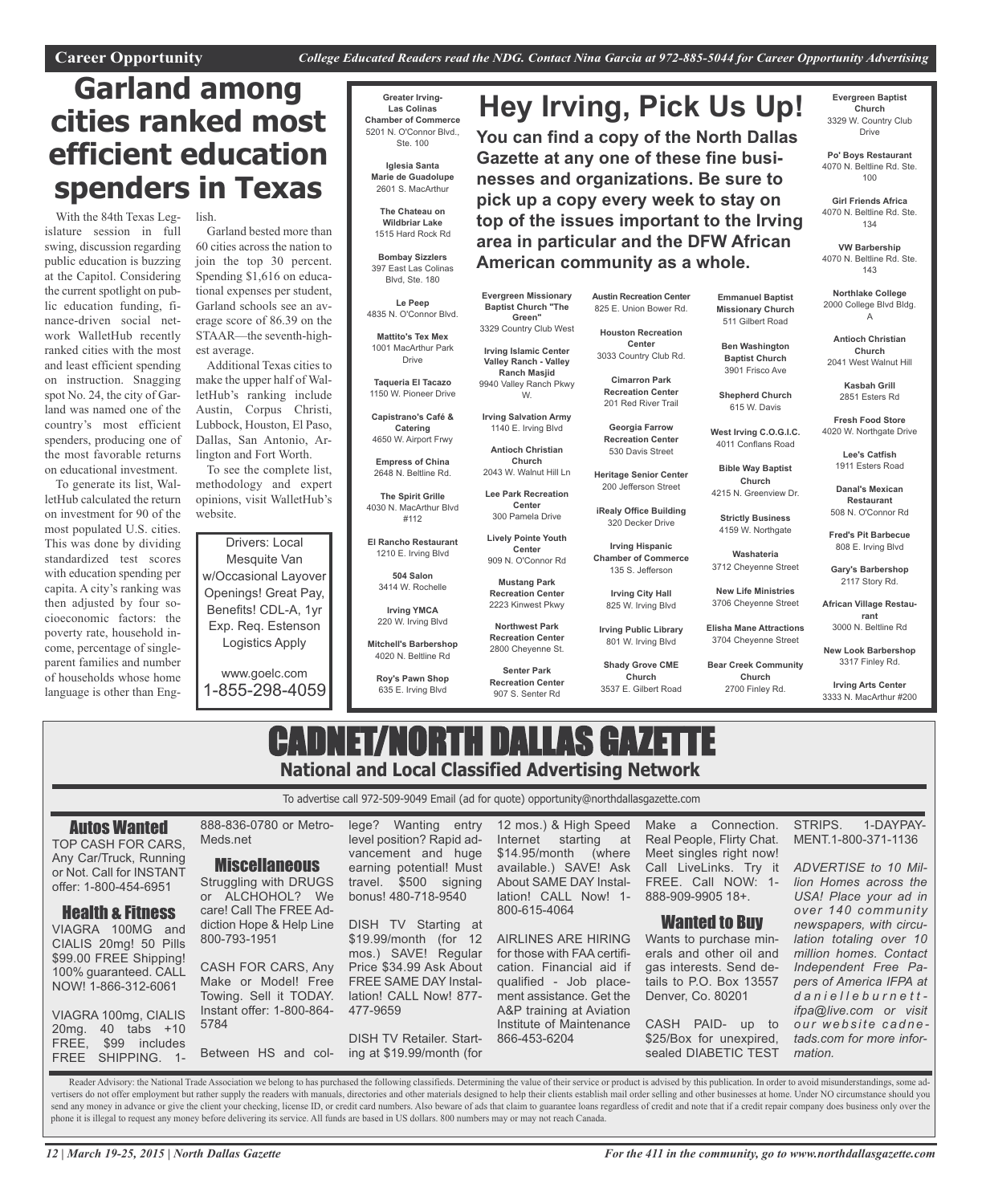## **FAITH**, continued from Page 1

pastor's behavior grew worse. He sent threats to her regularly, and began stalking her and her then-fiancé.

She recalled, "He said to me – not of himself – but he said, 'A man can commit murder, do his time, put on a suit, and still be a man. But when a woman's reputation is ruined, she is ruined.' Those were his threats to me."

In 2011, five days before her wedding, the pastor's behavior moved beyond idle threats.

"It's a miracle story I'm here and alive, because this man stabbed me 30 times. I was paralyzed from the waist down," Oliver recounted. Years later, she still remembers his final threat, prior to the day of the attack: "'When I'm finished with you, you will not get married, you will not have a ministry, and Princeton will never have you.' That was the last thing he said to me."

Oliver was stabbed mostly in her abdomen and back, damaging her spinal cord and liver. Her former co-pastor was arrested walking down the street covered in her blood, still holding his hunting knife.

### **Survivors Need More than Prayer**

Sharon Ellis Davis, a former criminalist in the Chicago Police Department and retired pastor, knows a bit about crime from more than one perspective.

She said, "I was married to a police officer, and there was a domestic abuse issue and sexual abuse. It was dismissed all the time. It was a matter of, 'You all stop,' or 'Don't be so bad,' or 'It'll be okay.' But never 'I hear you, I understand you, I believe you.' Even if [the department] knew the abuser was guilty, there was that code where you don't rat on other police officers."

So Davis channeled her frustration into something useful. She successfully lobbied for an internal domestic violence advocate, a civilian who would support and speak for domestic violence victims in police officers' homes and became a full-time police chaplain.

But in Davis' own church experience – first in the Pentecostal church as a child, then in the United Church of Christ as an adult – she saw parallels to the way she was treated by the police department.

"The church was nice to me, but they didn't know what to do with me," she said. "I need more than prayer, I need more than a hug. In fact, sometimes [survivors] don't even want to be touched. I need more than a deliverance service, I need more than a Band-Aid on what forgiveness might look like.

"The two very important institutions that I was involved with – the church and the criminal justice system – both in the time that I needed them, failed me. Now they didn't know they did, because they were not conscious of it."

Davis feels that lack of consciousness grew from the problematic messages about women coming from the pulpit. For example she points out the Biblical stories that are emphasized, such as the false rape accusation of Joseph, and the ones that are largely ignored, such as the actual rapes of Dinah and Tamar as well as David's coercion of Bathsheba.

To her, they all sent the message that the burden of sexual trauma is not welcome in the sanctuary.

"The church has not become the safe place it needs to be that would give some women in church permission to disclose," Davis said. "The consequences of not having church as a safe place…you can kill the souls of the people that are there. People can lose their faith."

#### **Sex and sexuality remain taboo in many faith communities**

"How is it that the church is going to really be advocates for victims of rape in the Black church when even having normal conversations of sexuality can't happen? How can we talk about

patho-sexuality if we haven't talked about normal sexuality?" she asked. "We're still stuck in many way on the thou-shalt-nots. We spend more time judging the behavior than helping someone understand this was not their fault."

Even worse than a lack of knowledge among leadership is that perpetrators often exist within the church, their violence and damage unchecked and even covered up.

Oliver said, "I had a woman call me – I thought she was calling to check on me and see how I was – but she called to tell me her own story, about a pastor. Someone [else] told me a story. She was invited out to another church to preach, and was raped by the pastor who had invited her. When the third person, and fourth person, and the fifth time you hear these stories…. I'm like okay. Something is going on here."

After more than three months of physical rehab, Oliver overcame her paralysis and learned to walk again. She testified in court against her attacker, who was sentenced to 21 years in prison.

For all their silences and inadequacies, many Black faith centers are adept at serving their communities and fostering communal solutions and cooperation. Both Davis and Oliver assert that Black faith centers have also made great strides toward addressing domestic violence, with permanent ministries and pastor trainings becoming more common.

"We're better in the Black church at caring for people," Davis explained. "But we're not as good at having a model of pastoral care for people who have been sexually abused. We're not having clergy exposed to the education that they need to understand these dynamics."

Some outside the faith community recognize this as well, including Sherelle Hessell-Gordon, executive director of the D.C. Rape Crisis Center. "The Word says faith

without works is dead," she says. "There has to be fruit, there has to be action, there has to be community … there has to be active justice," she said. "The rhetoric of 'It'll get better by and by' – nah. That's just spirituals to move our souls. When you leave that room, you're still carrying that cross."

Oliver, now a full-time seminary student, said, "I'm a rape survivor, but I'm also a gender-based violence survivor, and it took the violence for me to really reckon with the rape," she acknowledged. "In telling my story…I started to realize how many horror stories are in church."

**NEXT WEEK**: Breaking the silence.

*(The project was made possible by a grant from the National Health Journalism Fellowship, a program of the University of Southern California Annenberg School for Communication and Journalism.)*

**Attention Suppliers of Goods, Services and Construction Review Competitive Opportunities at www.bidsync.com www.garlandpurchasing.com 972-205-2415** DO YOU WANT AN EXCITING AND REWARDING CAREER? PURSUE A CAREER AS A POLICE OFFICER OR FIREFIGHTER! · Competitive wages Array of benefits

**63 GARLAND** 

- · Education incentive pay
- . . . . and more

SIGN UP TO TAKE THE CITY OF IRVING'S NEXT CIVIL SERVICE ENTRANCE EXAM. CALL (972) 721-2696 TO REGISTER. The City of Irving does not discriminate on the basis of race, sex, religion, age, or disability in employment or the provision of services. www.cityofirving.org

**North Dallas Gazette is looking for a utility person.**

Prefer mature candidate that has a interest in media.

## **Customer Service and Advertising**

- 1. Commit and learn the principles in the Community Marketing Manuel
- 2. Must consistently follow up and stay in touch with customers assigned
- 3. Assist in Company promotional Ticket give-a-way
- 4. Attend company sales meetings as required
- 5. Maintain Daily Notes/History Report

6. Submit weekly Sales Update Report (report due on Fridays at close of your business day)

## **Editorial Assistance**

The candidate will support the editorial team at the Dallas office: The Editorial Assistant duties include: Broadcasting info via social media channels and website Proofreading print edition for specific items Assist in revising press releases for publishing Create online newsletters (Constant Contact & Zoho) training provided On site reporting Answer phones attend community events Ideal for semi or retired person that want to stay active.

## **Send resumes to: businessoffice@northdallasgazette.com**

**or Call 972.432.5219 and leave message**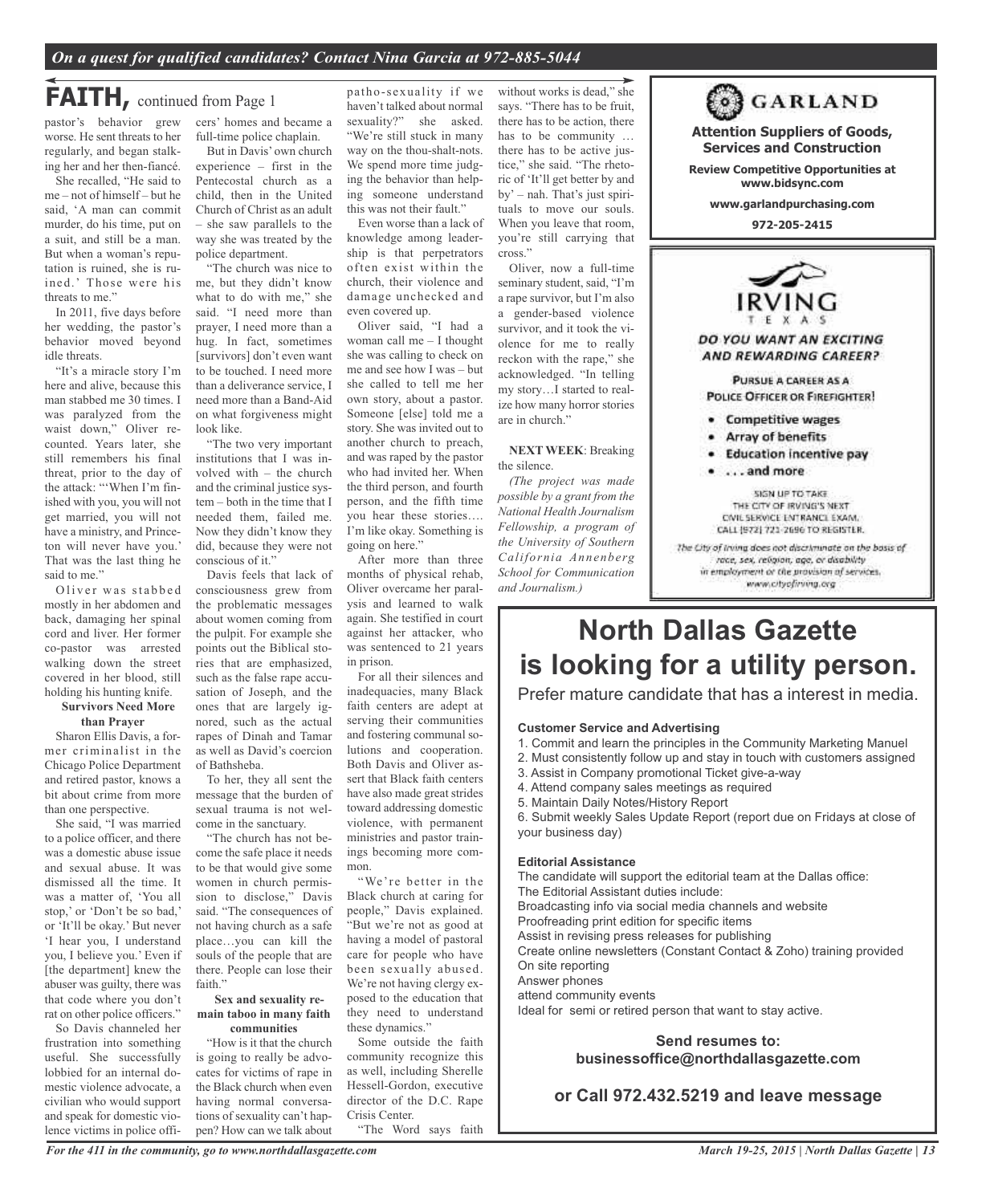## **AVENUE F CHURCH OF CHRIST IN PLANO**

### **Mondays – Fridays**

Call 972-423-8833 for AF-FECT, Inc. or email: AF-FECTxInc@aol.com for counseling services, resources and assistance for job readiness and training programs for individuals.

## **March 22**

Join us this Sunday at 8 a.m. for our praise and worship services, God will bless you. And don't forget to come back at 5 p.m. for our Iglesia de Cristo Services (the Word of God in Spanish.)

## **March 25, 9:30 a.m.**

You're invited to join us for Bible study as we worship and praise God for His blessings. Prepare to be encouraged by God's plan to grow.

## **March 29, 9:30 a.m.**

Make plans to be with us for our 5th Sunday Fellowships Service; and our Meal and Activities afterwards, you will surely be blessed.

Brother Ramon Hodridge, Minister of Education 1026 Avenue F Plano, TX 75074 972-423-8833 www.avefchurchofchrist.org

### **BETHEL BIBLE FELLOWSHIP CARROLLTON**

 $\mathcal{L}_\text{max}$  , which is a set of the set of the set of the set of the set of the set of the set of the set of the set of the set of the set of the set of the set of the set of the set of the set of the set of the set of

**March 22, 9:45 a.m.** You're invited to our Sunday Morning "Prayer and Meditation" followed by Morning Worship Service at 10 a.m. See what God is doing through and with us; you will be blessed. We will also have some Black Women History facts to share with you.

## **March 25, 7 p.m.**

Join us in Wednesday's Prayer and Bible Study Class with Senior Pastor Dr. Woodson and/or Associate Pastor Brenda Patterson teaching on the subject of Spiritual Warfare. These are Hot Topics in Winter Months. We will learn what God says about critical issues and topics through the study of His word. Come and be blessed by God.

Dr. Terrance Woodson, Senior Pastor 1944 E. Hebron Parkway Carrollton, TX 75007 972-492-4300 www.bethelbiblefellowship.org

## **CHRIST COMMUNITY CHURCH IN RICHARDSON**

 $\mathcal{L}_\text{max}$  , which is a set of the set of the set of the set of the set of the set of the set of the set of the set of the set of the set of the set of the set of the set of the set of the set of the set of the set of

## **March 22, 8:45 a.m. And 11 a.m.**

You're invited to our Morning Services as we worship, honor and praise God for His blessings. Our March Month Series is "I am a<br>Church Member." Dis-Church Member." cover the attitude that makes the difference.

## **March 22, 7 p.m.**

And, if you need some of God's comfort, come back to our Grief Share, "Mourning to Joy."

### **March 25**

Join us at 12 Noon with Rev. Viveca Potter teaching on the Word of God; come back at 6:45 p.m. for Corporate Prayer and stay for Senior Pastor Autry at 7:30 p.m. teaching the Word of God. Our youth will come for Food and Fellowship at 7 p.m. followed by Bible Study at 7:30 p.m. and Tutoring/Homework Assistance at 8 p.m.

Dr. Terrence Autry, Senior Pastor 701 Centennial 972-991-0200 Richardson, TX 75081 www.Christcommunityrichardson.org  $\mathcal{L}_\text{max}$  and  $\mathcal{L}_\text{max}$  and  $\mathcal{L}_\text{max}$ 

## **FELLOWSHIP CHRISTIAN CENTER CHURCH IN ALLEN "The Ship"**

**Monday – Friday 9 a.m.-1 p.m.** TheShip3C's Prayer Lines

for those that are in need are 972-649-0566 and 972-649- 0567 or they may be submitted via email to: prayerline@theship3c.org

### **March 22**

Join us this Sunday for our praise and worship services at 9:30 a.m. followed by Morning Services at 1550 Edelweiss Drive in Allen and bring someone with you; you will be blessed.

## **March 25**

You're invited to our Wednesday's 12 Noon-Day Live Prayer and Bible Study and/or our Wednesday Night Live Prayer and Bible Study at 7 p.m. to learn more about God's Word at the Joycie Turner Fellowship Hall, 200 W. Belmont Drive in Allen. Be encouraged by God's plan for your maturity and His glory; and most of all, be prepared to grow.

### **March 29**

Every Fifth Sunday is especially reserved for Friends and Family Day; you're invited to join us. There is a blessing for you.

Dr.W. L. Stafford, Sr., Ed. D. Senior Pastor 1550 Edelweiss Drive In Allen for Sunday Morning Worship. Admin. Building Address Is 200 W. Belmont Drive Allen, TX 75013 972-359-9956 www.theship3c.org

### **BIBLE WAY COMMUNITY BAPTIST CHURCH**

 $\mathcal{L}=\mathcal{L}^{\mathcal{L}}$  , where  $\mathcal{L}^{\mathcal{L}}$  , we have the set of the set of the set of the set of the set of the set of the set of the set of the set of the set of the set of the set of the set of the set of the set of

**March 22, 7:35 a.m.** Join us this Sunday for our praise and worship services and receive a blessing from God.

**March 25, 7 p.m.** You're invited to our Wednesday Bible Study to learn more about God's word and how it can lead and guide you.

Dr. Timothy Wilbert, Pastor 4215 North Greenview

Drive Irving, TX 75062 972-257-3766 www.biblewayirving.org

### **MT. OLIVE CHURCH OF PLANO (MOCOP)**

 $\mathcal{L}=\mathcal{L}^{\mathcal{L}}$  , where  $\mathcal{L}^{\mathcal{L}}$  , we have the set of the set of the set of the set of the set of the set of the set of the set of the set of the set of the set of the set of the set of the set of the set of

### **March 22**

Join us in Sunday School at 8:30 a.m.; stay for our Sunday prayer at 9:30 a.m. and our Worship Service at 10 a.m.

**March 25, 7 p.m.** You're invited to our Wednesday's Bible Study; you will learn what God has to say to us. Come to be encouraged by God's plan for your spiritual

Pastor Sam Fenceroy Senior Pastor 300 Chisholm Place Plano, TX 75075 972-633-5511 www.mocop.org

growth and His glory.

## **NEW MOUNT ZION BAPTIST CHURCH**

 $\mathcal{L}$  , and the set of the set of the set of the set of the set of the set of the set of the set of the set of the set of the set of the set of the set of the set of the set of the set of the set of the set of the set

#### **March 22**

You're invited to join us for Early Morning Services at 7:30 a.m., followed by Sunday School at 9 a.m. and Morning Worship at 10:30 a.m.

## **March 25**

Join us for Wednesday's Bible Study and learn what God has to say to us. Dr. Tommy L. Brown Senior Pastor

9550 Shepherd Road Dallas, Texas 75243 Phone: 214-341-6459 www.nmzb.org

## **SHILOH MBC IN PLANO**

 $\mathcal{L}$  , and the set of the set of the set of the set of the set of the set of the set of the set of the set of the set of the set of the set of the set of the set of the set of the set of the set of the set of the set

**March 22, 8 a.m. and 11 a.m.** Come and worship with us this Sunday. God will greet us and bless us with words of wisdom as He leads and guide us in all truth and righteousness.

**March 25, 7 p.m.** You're invited to our Wednesday's Bible Study to learn more about God's Word. Come and be encouraged by God's plan for your maturity and growth; and, it's all for His glory.

Dr. Isaiah Joshua, Jr. Senior Pastor 920 E. 14th Street Plano, TX 75074 972-423-6695 www.smbcplano.org

## **THE INSPIRING BODY OF CHRIST CHURCH**

 $\mathcal{L}_\text{max}$  , which is a set of the set of the set of the set of the set of the set of the set of the set of the set of the set of the set of the set of the set of the set of the set of the set of the set of the set of

**March 22, 7:30 and 11:30 a.m.** You're invited this Sunday



## 469.449.9833

Kedra A. Flowers CPA PC

## www.**IRSsafe**.com

## **MT. OLIVE CHURCH OF PLANO**

300 Chisholm Pl. Plano, TX 75075 972-633-5511

## Answers you need, Hope for today is waiting for you...



## **Church Happenings www.NorthDallasGazette.com**

to our praise and worship service as we honor and magnify God's Holy name; and receive a blessing from Him.

## **March 25, 7 p.m.**

Join us in Monday School as we learn what God has to say to us.

## **March 27, 7 p.m.**

All men are invited to join us for Men's Fellowship night. What is God saying to us?

Pastor Rickie Rush 7701 S Westmoreland Road Dallas, TX 75237 972-372-4262 www.Ibocchurch.org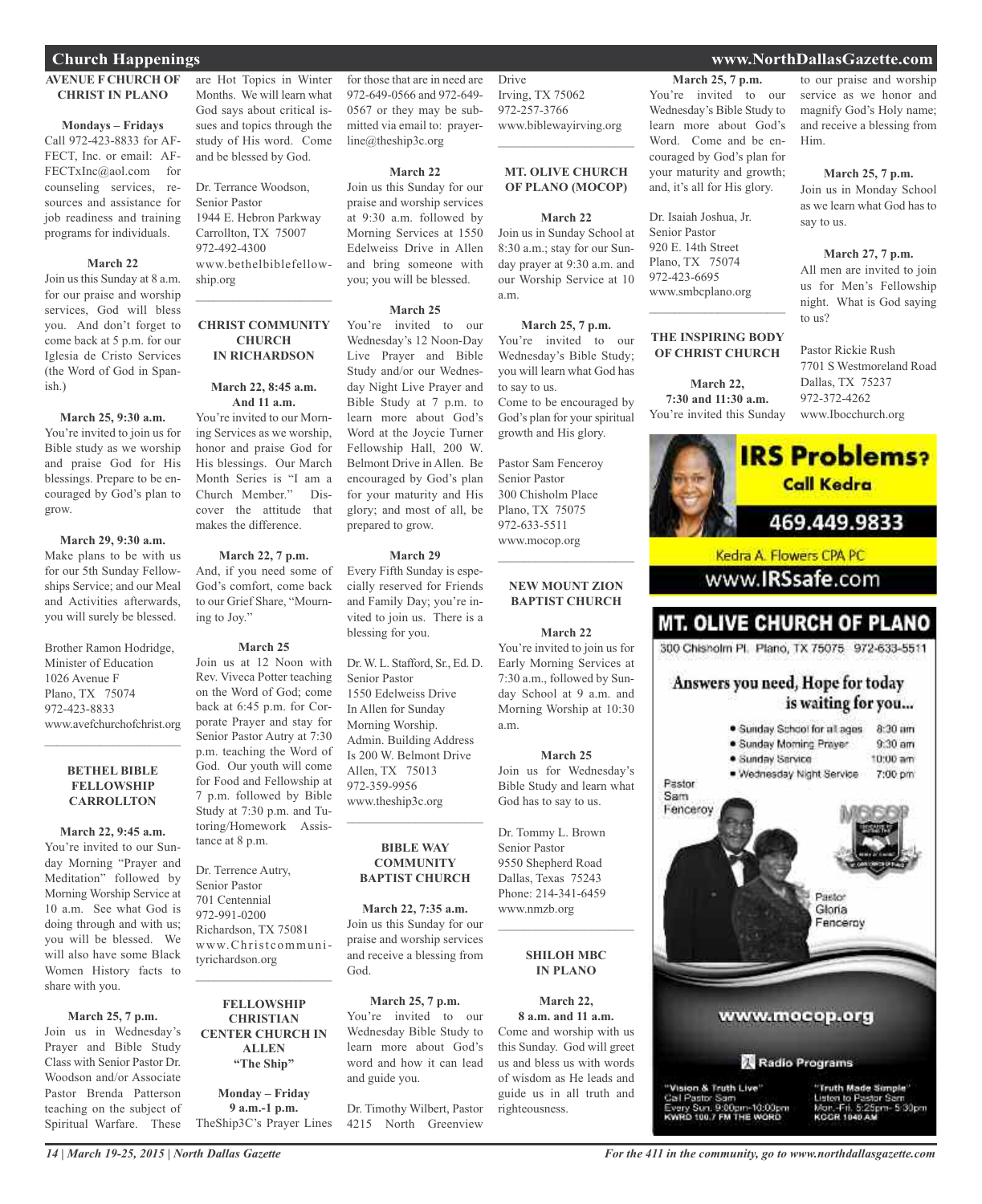## **www.NorthDallasGazette.com Church Directory**

# **Maya Angelou's legacy in America**



*Send email to: businessoffice@ northdallasgazette.com to sign up for Sister Tarpley's weekly electronic newsletter.*

The U.S. Postal Service previewed the Dr. Maya Angelou Forever Stamp image and announced that the First-Day-of-Issue stamp dedication ceremony will take place at 11 a.m., Tuesday, April 7, at the Warner Theater in Washington, DC. The Maya Angelou stamp image is the work of artist Ross Rossin.

As an author, poet, actress, and champion of civil rights, Angelou (1928– 2014) was one of the most dynamic voices in 20thcentury American literature. The book, "I Know Why the Caged Bird Sings," an autobiographical account of her childhood, gained wide acclaim for its vivid depiction of Black life in the South.

Born Marguerite Annie Johnson on April 4, 1928, in St. Louis, Missouri, Angelou had a difficult childhood. Writer and civil rights activist Maya Angelou is known for her 1969 memoir, I Know Why the Caged Bird Sings.

In 1971, Angelou published the Pulitzer Prizenominated poetry collection Just Give Me a Cool Drink of Water 'Fore I Die. She later wrote the poem "On the Pulse of Morning" one of her most famous works—which she recited at President Bill Clinton's inauguration in 1993.

Angelou received several honors throughout her career, including two NAACP Image Awards in the outstanding literary work (nonfiction) category, in 2005 and 2009. She died on May 28, 2014.

Multi-talented barely seems to cover the depth and breadth of Angelou's accomplishments. She was an author, actress, screenwriter, dancer and poet.

Her parents split up when she was very young, and she and her older brother, Bailey, were sent to live with their father's mother, Anne Henderson, in Stamps, Arkansas.

As a Black woman, Angelou experienced firsthand racial prejudices and discrimination in Arkansas. She also suffered at the hands of a family associate around the age of 7:

During a visit with her mother, Angelou was raped by her mother's boyfriend. Then, as vengeance for the



sexual assault, Angelou's uncles killed the boyfriend. So traumatized by the experience, Angelou stopped talking. She returned to Arkansas and spent years as a virtual mute.

During World War II, Angelou moved to San Francisco, California, where she won a scholarship to study dance and acting at the California Labor School. Also during this time, Angelou became the first Black female cable car conductor a job she held only briefly, in San Francisco.

In 1944, a 16-year-old Angelou gave birth to a son, thereafter working a number of jobs to support herself and her child.

In 1952, the future literary icon wed Anastasios Angelopulos, a Greek sailor from whom she took her professional name—a blend of her childhood nickname, "Maya," and a shortened version of his surname.

In the mid-1950s, Angelou's career as a performer began to take off. She landed a role in a touring production of Porgy and Bess, later appearing in the off-Broadway production Calypso Heat Wave (1957) and releasing her first album, Miss Calypso (1957).

A member of the Harlem Writers Guild and a civil rights activist, Angelou organized and starred in the musical revue In 1961, Angelou appeared in an off-Broadway production of Jean Genet's The Blacks with James Earl Jones, Lou Gossett Jr. and Cicely Tyson.

While the play earned strong reviews, Angelou moved on to other pursuits,

972.359.9955

**Early Morning Service** 

200 W. Behueni Drive

Allen, TX 75013.

8.00 um.

Sunday Morning Worship<br>
Mary Licenceary<br>
Microsoft Patent<br>
Microsoft Patent<br>
Microsoft

 $970.88$ 

day Night Live

036. Bahim Ditsi<br>Alm DX 75013

7:05 p.m.

spending much of the 1960s abroad; she first lived in Egypt and then in Ghana, working as an editor and a freelance writer. Angelou also held a position at the University of Ghana for a time.

After returning to the United States, Angelou was urged by friend and fellow writer James Baldwin to write about her life experiences. Her efforts resulted in the enormously successful 1969 memoir about her childhood and young adult years, I Know Why the Caged Bird Sings, which made literary history as the

first nonfiction best-seller by a Black woman. The poignant work also made Angelou an international star.

One of Angelou's most famous works is the poem "On the Pulse of Morning," which she wrote especially for and recited at President Bill Clinton's inaugural ceremony in January 1993. Angelou went on to win a Grammy Award (best spoken word album) for the audio version of the poem.

In 1995, Angelou was lauded for remaining on

See TARPLEY, Page 16



## Second Keybeardist Needed: Please Call For Info www.thesnipDo.org DBFelowskip Christian<br>BGConter Church 200 W. Bernont Drive - Allen, TX 75013 A Kingdom Building Church Pastor<br>W.L. Starford, S Sunday Worship 8:30 & 11:15am Wednesday Prayer & Olgen dnesday Bible Study 7:00gm ndchiorg 172437.9415 Avenue F Church of Christ 1026 Avenue F • Plano, TX 75074 972-423-8833 www.avefchurchofchrist.org **Early Sunday Morning ......................8:00 am Sunday Bible Class...........................9:45 am Sunday Morning Worship...............10:45 am Evening Worship...............................3:00 pm Iglesia de Cristo Services ................5:00 pm**  $\breve{\text{W}}$ ednesday Bible Class. *Ramon Hodridge, Minister Radio Program @ 7:30 am on KHVN 970 AM Sunday Mornings*

*For the 411 in the community, go to www.northdallasgazette.com*